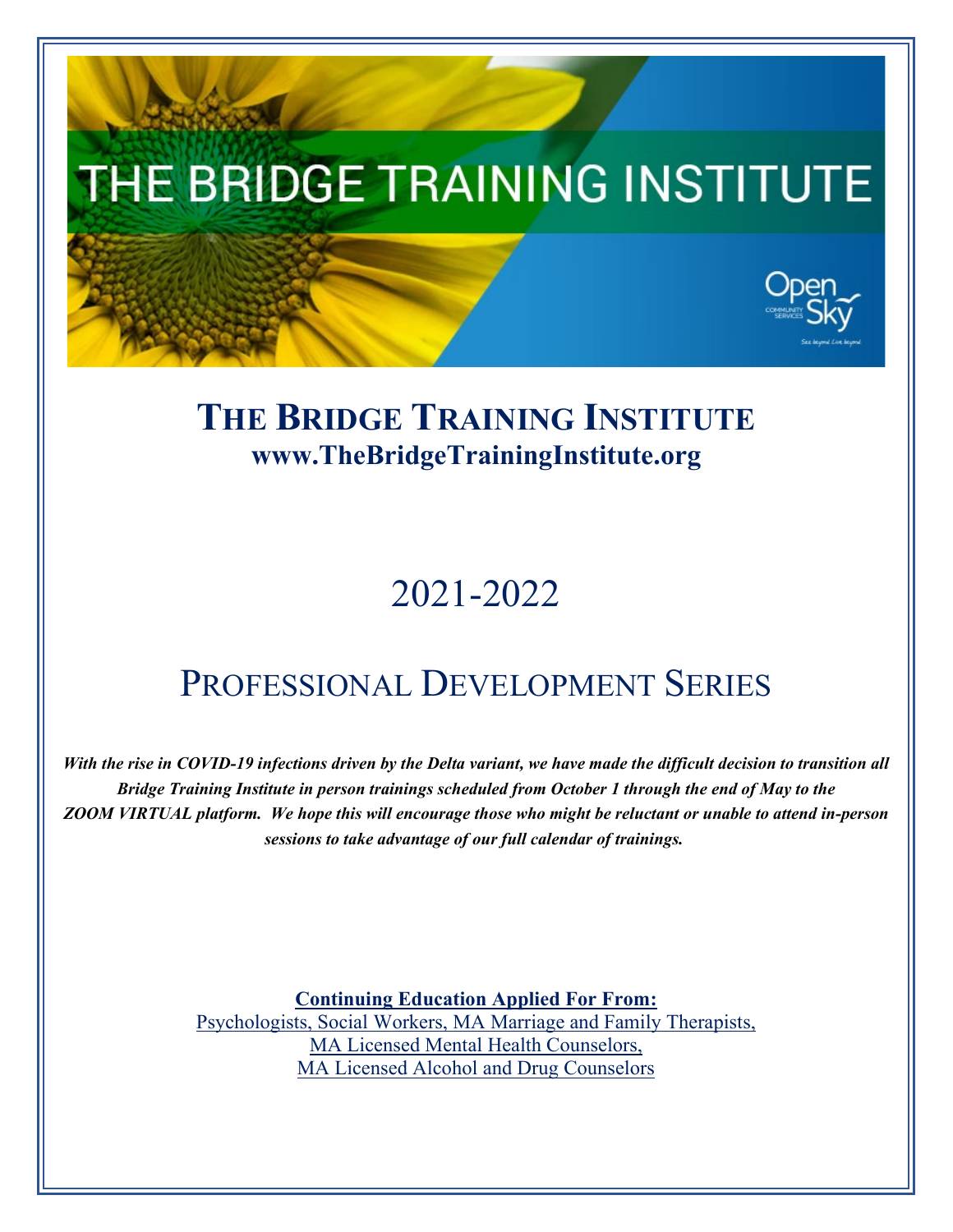## **2021-2022 Trainings**

## **Friday, October 1, 2021, 9:00 AM-4:00 PM-** \$199 including CEUs Introduction to Building Better Brains: How Improving Executive Functioning Skills Fosters Social, Emotional and Academic Success in ALL Types of Learners. *Sharon Saline, Psy.D.*

Would you like practical tools to help kids harness their natural potential, reduce stress and get things done with less arguing and more cooperation? Whether it's academics, social challenges, mental health issues or technology, many children and teens struggle with feeling overwhelmed and can't seem to keep up, especially those young people with ADHD, high-functioning ASD, twice exceptional profiles (2E) or learning disabilities. You'll learn how to navigate their complex mix of biology, behavior and emotion, strengthen essential executive functioning skills to improve both home and school experiences and foster self-reliant, connected independence.

With current research on the developing brain and real-life case examples, Dr. Saline shows you why executive functioning skills are critical to learning and development and how stress and anxiety negatively impact them. You will learn innovative tools to improve focus, organization, planning and motivation. Issues related to 'launching' neurodiverse students, managing risky behaviors and dealing with screen dependence will also be covered. Throughout the training, attendees will participate in exercises designed to improve their understanding of kids who live with attention, learning and processing differences and gain techniques for how to assist children, teens and families with these issues.

Following this training the participants will be able to:

- Identify the biological, behavioral and emotional factors related to ADHD, LD and high functioning ASD as well as executive functioning skills.
- Define executive functioning skills and use effective, collaborative strategies for improving them.
- Gain innovative tools to improve student focus, organization, planning and motivation and build confidence and resilience in students.
- Implement practical and useful treatment interventions for reducing conflict and improving cooperation with children, teens and their families living with ADHD, LD and high functioning ASD.
- Describe developmental milestones in transitioning to adulthood and improve family communications between parents and adolescents.

## **Tuesday, October 05, 2021, 1:00 PM-4:00 PM-**\$99 including CEUs Provider Wellness *Kerrin Westerlind, LICSW & Stefanie Gregware, LMHC*

Participants in this training will received an overview of the challenges associated with wellness for providers in the human service field. We will review some of the impact of the work we do on people working in the field in the context of long term versus short term effects. The training will also provide an understanding of selfcare beyond the application of simply being good to oneself and takes a deeper look at ways each person can create an individualized routine for maintaining wellness in the context of both personal and professional life.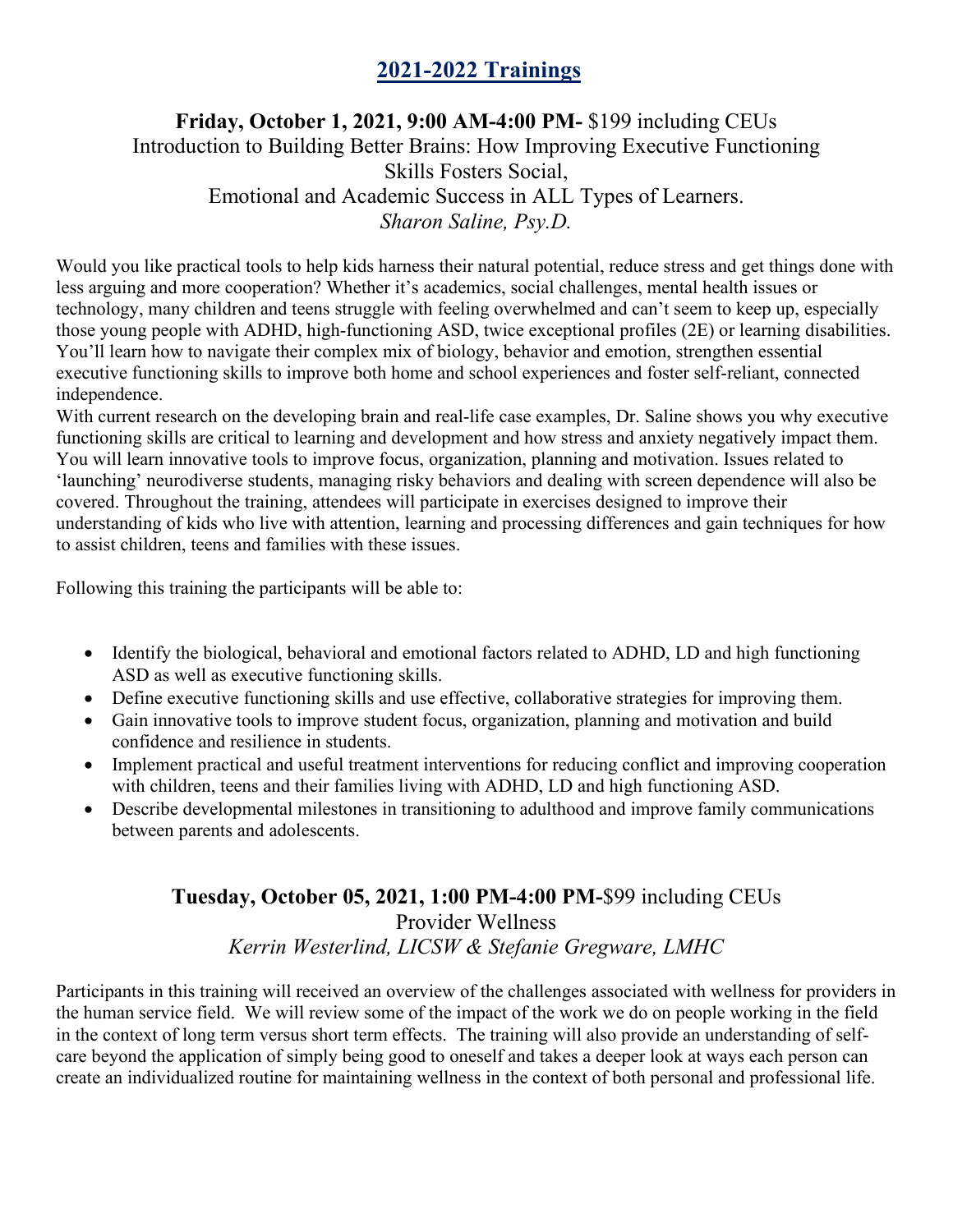Participants will have an opportunity to practice some specific strategies they may take away from the training and will also begin creating a wellness plan for themselves. This training will also talk about creating a culture of wellness within one's work environment.

Following this training the participants will understand:

- The impact of stress and compassion fatigue on those working in caregiving roles.
- Strategies and skills most effective for maintaining wellness as human service providers.
- How to create and maintain a wellness plan for yourself.

## **Friday, October 8, 2021, 9:00 AM—4:00 PM-**\$199 including CEUs Introduction to Motivational Interviewing: Foundational Skills *Suzy Langevin, LICSW, LADC I*

Motivational Interviewing normalizes ambivalence and reflects the many elements that can impact the ability of individuals to make changes to improve individual health and safety. It provides practitioners a framework for what to do when individuals are not yet committed to making behavior change and empowers both practitioners and individuals to take responsibility for the change process in a non-hierarchical, non-coercive relationship.

This one-day training will provide an introduction to the concepts and skills of Motivational Interviewing. We will focus on an overview of the practice as a whole, including practice considerations and a phased approach to the model. We will review the underlying spirit of MI, and practice basic reflective listening skills.

Motivational Interviewing is considered a key competency for working with substance use disorder to elicit and strengthen commitment to change. This training will touch on some specific applications for substance use disorder, including smoking cessation.

Following this training the participants will be able to:

- Describe the reasoning for using MI as an intervention for individuals who are ambivalent about behavior change.
- List and describe the phases of MI treatment and the skills needed for each phase.
- Describe the basic principles of MI Spirit that underpin the entire practice.
- Demonstrate the reflective listening skills used to move conversations about change forward.

## **Friday, October 22, 2021, 9:00 AM-4:00 PM-**\$199 including CEUs Cognitive Behavioral Therapy: CBT Theory and Core Treatments Skills *Stefanie Gregware, LMHC & Andrea Wolloff, LMHC*

Aaron Beck is considered to be the father of Cognitive-Behavior Therapy. In the last half-century, his research into this ground-breaking treatment has transformed psychotherapy and has established a new standard of care.

Cognitive-Behavioral Therapy (CBT) is increasingly recognized as the treatment of choice for many disorders. It is also rapidly becoming an essential component of every clinicians' toolkit. This 4-part series is intended to provide a complete examination of the most current techniques. The newcomer to CBT will get a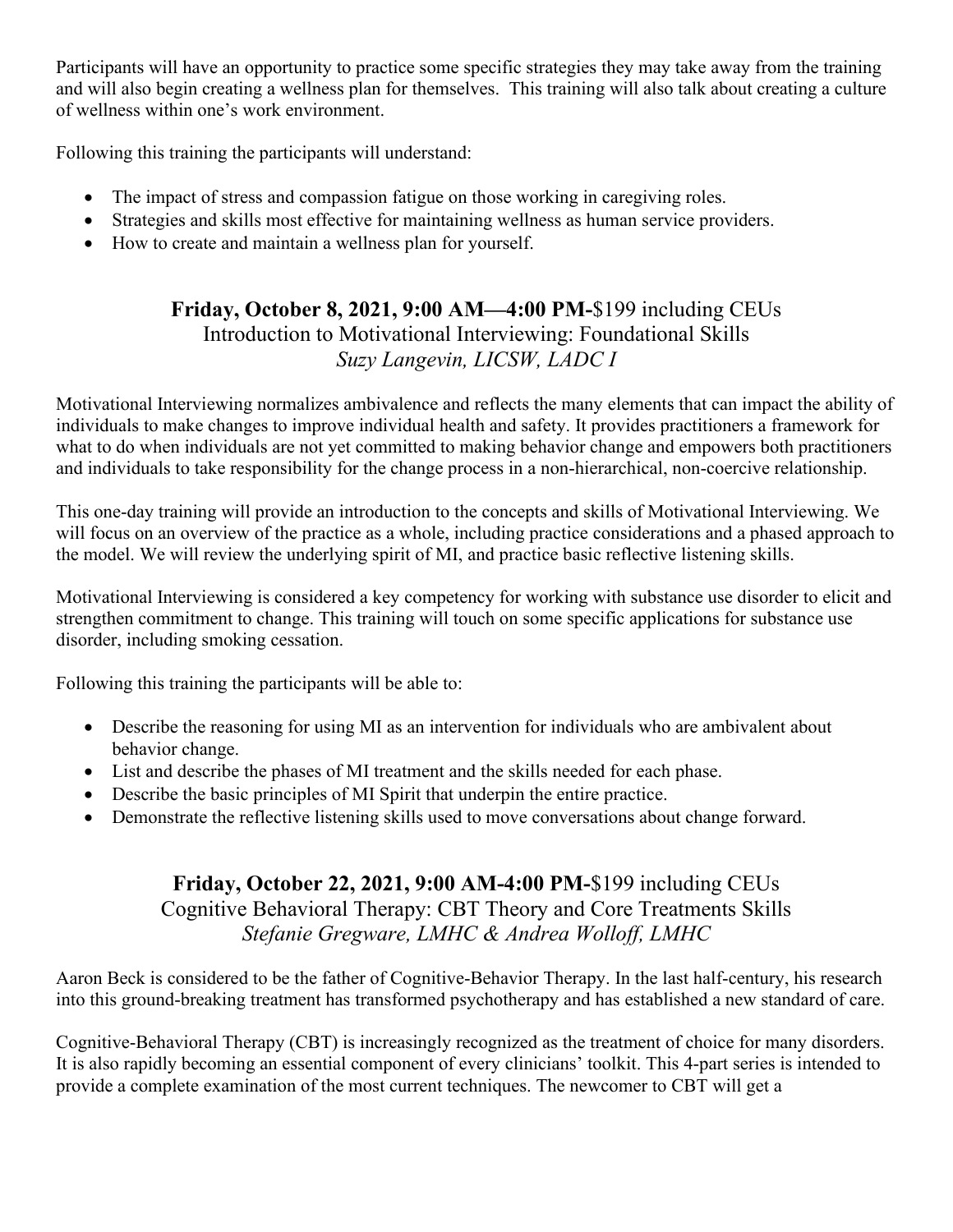comprehensive set of skills to bring their practice into the 21<sup>st</sup> century. Experienced CBT practitioners will learn the latest developments based on the most current research.

Initially developed as a treatment for depression, CBT is now known to be effective with the anxiety disorders, personality disorders, non-suicidal self-injury, eating disorders, post-traumatic stress disorder, substance abuse and, most recently, as a key component in the treatment of psychotic disorders. CBT is fully effective with children, adolescents and adults.

CBT is an evidence-based treatment that focuses on understanding and changing problematic thoughts, feelings and behaviors and thus has a sustained and positive impact on the person's emotional wellbeing.

You will learn the theoretical foundation of CBT, how to conceptualize cases within a CBT framework, conduct assessments and develop specific treatment plans and strategies. You will learn how to structure a CBT session, and how to work flexibly within this structure. You will also learn how to employ cognitive restructuring, behavioral strategies, exposure and behavioral experiments.

This foundational training will provide the practitioner with an understanding of the theoretical structure of CBT and the essential clinical skills you can apply in your practice.

Following this training the participants will be able to:

- Describe the CBT theory of the relationship between thoughts, feelings and behaviors
- List and describe the essential measuring tools to assess therapeutic progress
- Demonstrate how to tailor the CBT treatment plan to the specific presentation of the client.
- Describe CBT case conceptualization that drives the treatment
- Describe how to transition an individual in supportive therapy into CBT therapy
- List and describe the elements of a standard CBT session, including the structure of the session, how to assign and review homework/action plans, and addressing problems that arise within the structure of the session

## **Tuesday, October 26, 2021, 1:00 PM-4:00 PM-**\$99 including CEUs

Understanding, Managing, and Learning from Grief in a Period Immediately Post-Covid *Barent Walsh, Ph.D.*

People have recently experienced unprecedented, complex forms of grief in both their personal and professional lives. Human service professionals have lost individuals (clients, patients) at high rates previously considered unimaginable. These same persons may also have lost family members, friends, and colleagues. Other losses have included reduction of companionship and collegiality at work and diminished contact with extended family members. Youth have been separated from their peers, teachers, and mentors in school for an entire academic year. And adults have missed out on meaningful recreational activities such seeing friends, dining in restaurants, exercising in gyms, and attending concerts.

The specific features associated with Covid make grieving more difficult. Elders have died alone without personal contact or the physical touch of loved ones. News reports continue to be grimly dominated by death rates every day. The loss of an individual family member may have seemed minimized by the sheer volume of decedents everywhere. And the standard rituals of funeral rites and ceremonies have often been cancelled or postponed due to associated health risks.

This presentation looks at these diverse forms of grief using the empirically informed, seminal work of O'Connor (2019) and Bonanno (2019). They have debunked previous theories of stages of grief (e.g., Kubler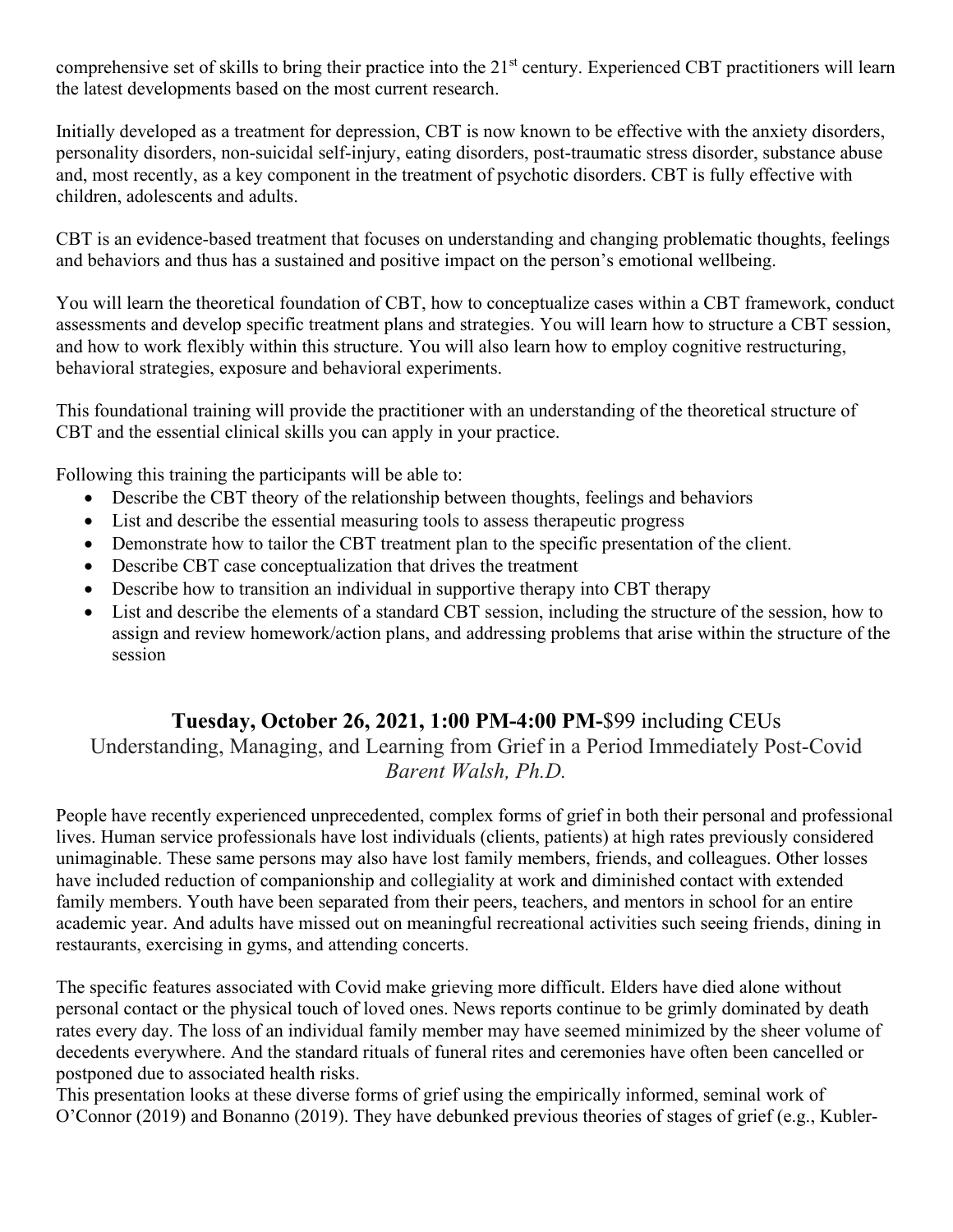Ross, 1969) as empirically unsupported. Instead, they both point to findings that suggest "resilience" is the most common reaction to grief. And that unnecessary interventions with resilient individuals may do more harm than good.

More specifically, Bonnano cites evidence for four types of grief trajectories:

- 1) Resilience Generally about 60% of people who experience major losses recover very well within a short period of time with no need for professional intervention
- 2) Recovery An additional 20-30% may experience acute grief for a more extended period of time with some impaired functioning. However, these individuals recover within one to two years and show no serious long-term impairment
- 3) Prolonged About 10-15% show prolonged suffering and inability to function, usually lasting several years or longer. These individuals may have had a compromised level of functioning prior to the loss(es).
- 4) Delayed grief or trauma When adjustment seems normal but then distress and symptoms increase months later. Researchers have not found [clear] evidence of delayed grief, but delayed trauma appears to be a genuine phenomenon.

This presentation will also focus on what to do in response to grief, including:

- $\triangleright$  Realizing that grief is normal, universal
- $\triangleright$  Seeking support from those who can give it
- $\triangleright$  Recognizing that some are uncomfortable with grief and that's their limitation, not yours
- Recognizing we're in the helping professions; it's okay to seek help. It's a sign of strength and wisdom.

The presentation will also discuss "Meaning-Making" in relation to losses such as:

- $\triangleright$  Honoring the legacy of the deceased with symbols, signs, rituals, and recognition
- Reviewing and replaying positive memories in detail, such as using a photo/ digital album or scrapbook. This way one can reminisce but also put aside.
- $\triangleright$  Communicating with/ asking for guidance from the deceased if helpful
- $\triangleright$  Carrying on positive aspects of that's person identity in your own behavior: A living tribute

This presentation will prioritize audience participation re: the shared experience of the Covid pandemic and the myriad of losses associated with it.

Following this training the participants will be able to:

- To identify different types of losses associated with the pandemic, including those which have been especially difficult
- To explicate four types of grief trajectories per the expertise of George Bonanno and others
- To elucidate different ways to manage grief including seeking support, obtaining professional help, and finding ongoing meaning in relation to the deceased

## **Friday, October 29, 2021, 9:00 AM-4:00 PM-**\$199 including CEUs Introduction to Cultural Humility *Jenise Katalina, MSW, LCSW*

Cultural Humility is a philosophy that empowers individuals to effectively engage in interpersonal relationships that are dynamically diverse and mutually respectful. Unlike Cultural Competence, cultural humility is a lifelong and ongoing process of self-reflection and self-critique in which individuals expand their capacity for learning, listening and understanding, regardless of their experiences with cultures other than their own. Incorporating cultural humility as part of one's lifestyle empowers the individual to recognize and redress power-imbalances that exist within their immediate social and organizational structures.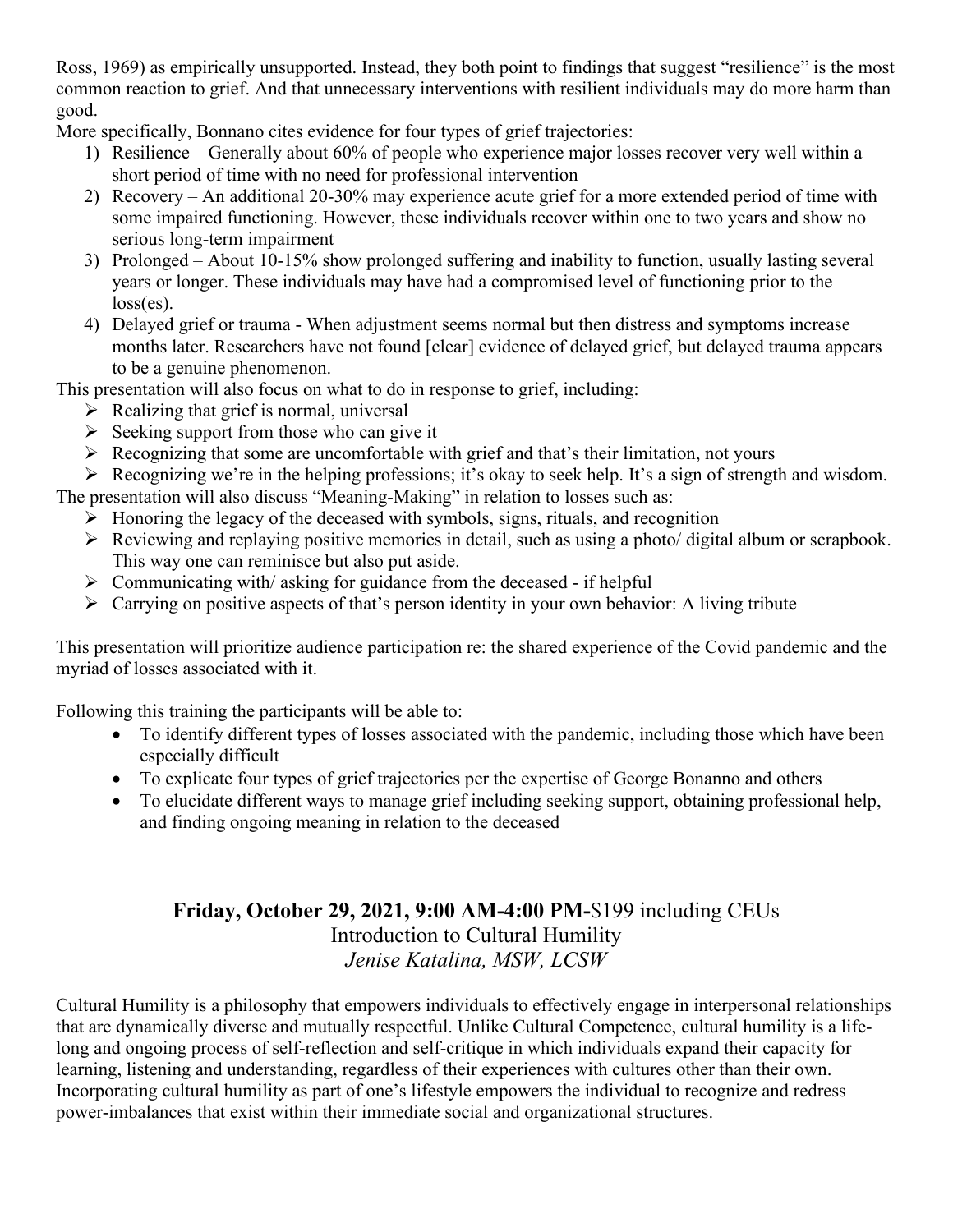Following this training the participants will be able to:

- Participants can state the potential influence of power, privilege, the –isms and their own history on relationships with clients and colleagues,
- Participants can identify personal beliefs and values and how these factors influence their own behaviors when working with clients and colleagues,
- Participants can use tools to practice the cultural humility principle of "client as expert" when serving individuals and communities,
- Participants practice respectful and curious inquiry about individual and community points of view, values and life experiences, holding the stance of "listen as if the speaker is wise,"
- Participants practice strategies to redress power dynamics from negatively influencing or obstructing the content of service delivery, and
- Participants integrate strategies into organizational structures, policies, activities.

## **Friday, November 05, 2021, 9:00 AM-4:00 PM-**\$199 including CEUs Motivational Interviewing: Building on the Basics *Suzy Langevin, LICSW, LADC I*

This is an intermediate level training for practitioners with some knowledge and experience using Motivational Interviewing interventions. The focus of this workshop will be on hands on practice of MI skills, including advanced OARS application, strategies for increasing change talk, and a introduction to MI fidelity coding skills. All of these areas will be taught primarily through participants engaging in practice activities and learning by doing. This is an opportunity to deepen individual MI practice and begin to look at systemic applications for coaching MI practice with others.

This workshop assumes a basic understanding of the underlying theory and spirit of MI, allowing participants to work on applying those to real conversations about change they may encounter in clinical practice.

Following this training the participants will be able to:

- List and describe the diversity and range of OARS responses
- List and describe strategies for cultivating change talk to solidify commitment to change.
- Demonstrate the elements of MI coding and coaching.

#### **Tuesday, November 09, 2021, 1:00 PM-4:00 PM-**\$99 including CEUs

Supported Employment Services *Amelia Dillon*

An introductory level training for practitioners to learn about supported employment. The focus of this workshop will be to learn what exactly is supported employment and how does it work, including engagement techniques, making it person-centered, ensuring proper employment supports are in place, disclosure, job development vs job placement and the referral process.

Following this training the participants will understand: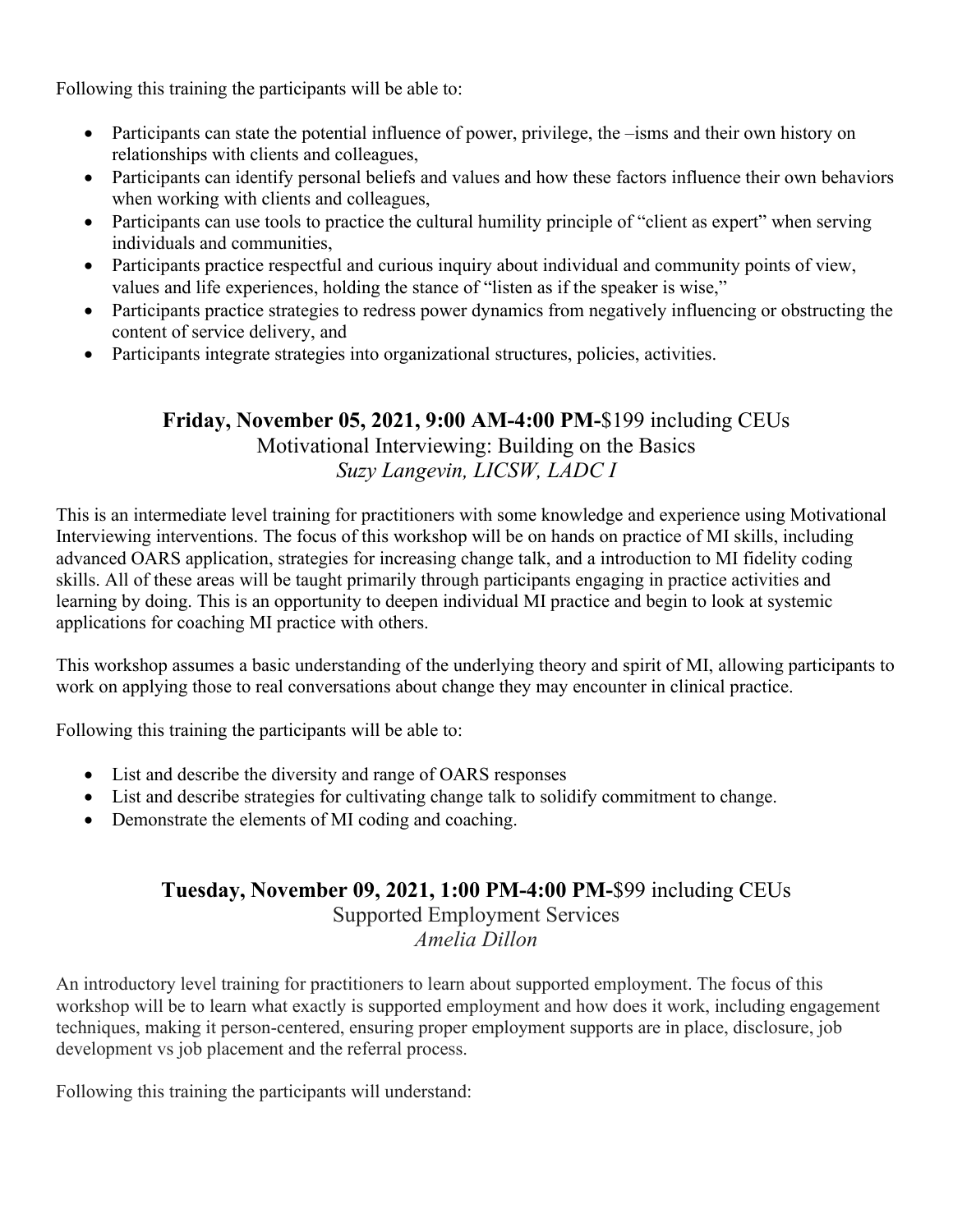- What is supported employment? Who is "ready" for employment?
- Myth busting about employment and benefits
- Techniques for engagement in supported employment and developing an employment plan
- Job development vs. job placement
- MRC Referral process

## **Friday, November 12, 2021, 9:00 AM-4:00 PM-**\$199 including CEUs Intermediate Strategies for Building Better Brains: How Improving Executive Functioning Skills Fosters Social, Emotional and Academic Success in ALL Types of Learners. *Sharon Saline, Psy.D.*

By focusing on a strength-based, positive psychology approach and including kids' voices in problem-solving, participants will learn how to create effective interventions that go beyond medication and crisis management. You will have opportunities to discuss your clients and brainstorm new interventions for your work together. You will leave this workshop with tangible strategies for identifying and nurturing cognitive strengths in young people to help them overcome daily challenges and improve their home and school experiences. Moving on from high school to the next chapter can be particularly challenging for these young people. It's hard to know when to support them at home and at school, how to teach them tools for self-reliance and what type of support parents need to let them go. Dr. Saline will offer you a theoretical context for addressing emerging adulthood that begins in middle school while sharing useful tools to balance autonomy and connection and identify appropriate accommodations during this extended transition.

Following this training the participants will be able to:

- Create effective strategies and collaborative programs for improving executive functioning skills that increase kids' participation and promote lasting change.
- Recognize how co-existing disorders and learning disabilities affect and interact with ADHD and executive functioning skills.
- Learn practical treatment interventions for motivating kids with ADHD with less conflict and more cooperation at home and school.
- Identify warning signs of risky behaviors and gain potent tools for managing them.
- Investigate the relationship between ADHD and technology and formulate appropriate programs to help families struggling with screens.

### **Friday, December 3, 2021, 9:00 AM-4:00 PM-**\$199 including CEUs Best Practices for Responding to Trauma and PTSD *Elizabeth Plante, LMHC and Andrea Wolloff, LMHC*

In this training, we will differentiate between the diagnosis of PTSD and Acute Stress Disorder. Participants will learn what leads an individual to develop PTSD and what helps foster resilience. We will discuss common co-occurring diagnoses and how to distinguish these presentations from PTSD. Participants will learn how to complete an assessment for PTSD and will be provided with an overview of the various evidence-based treatment models for treating PTSD. The trainers will teach a variety of "in the moment" strategies that practitioners can use with individuals who are experience active symptoms of PTSD and acute stress. Participants will have opportunities to practice these strategies in the training. Finally, the trainers will address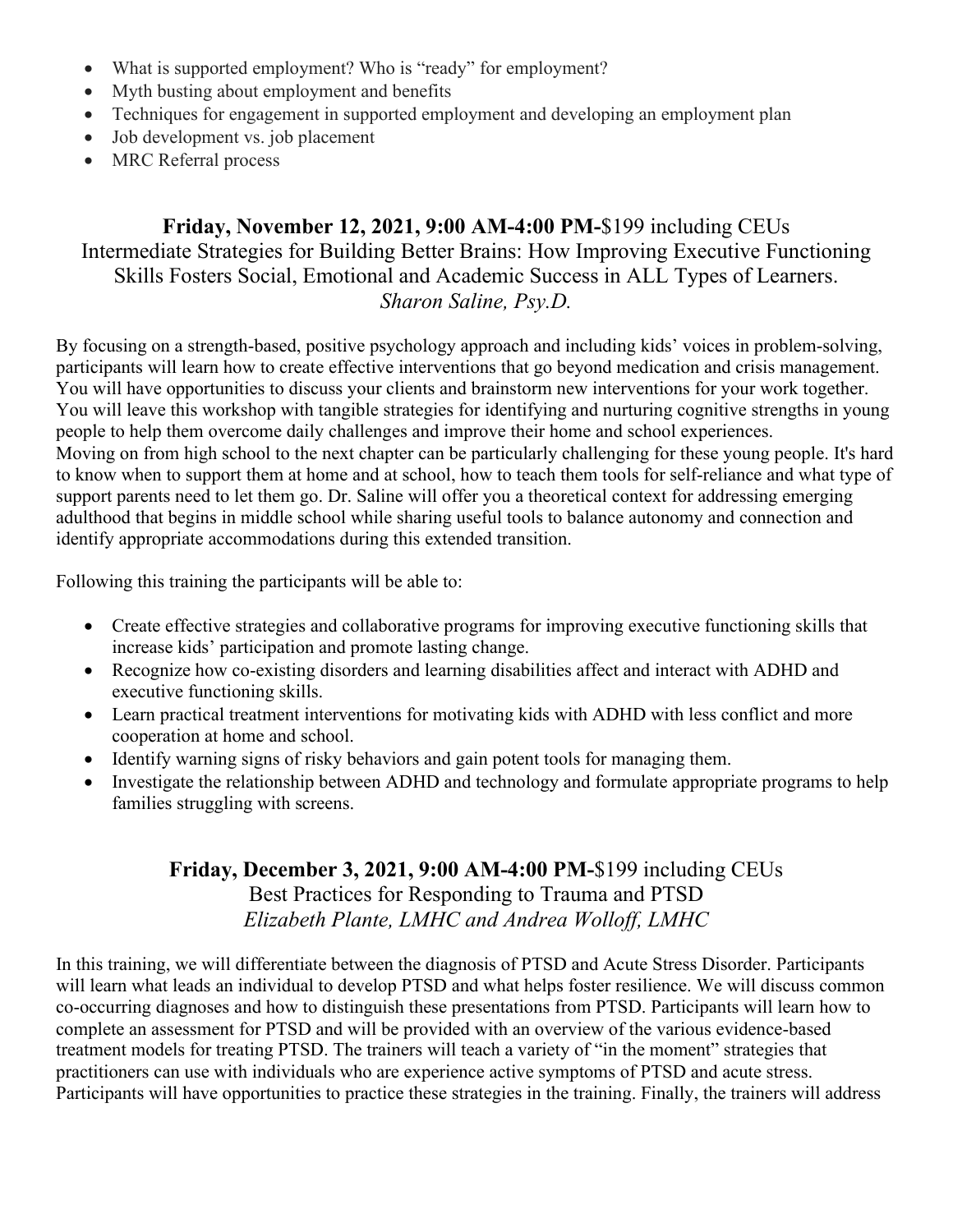vicarious trauma in the practitioner and the importance of developing and maintaining self- care when working with individuals who have experienced trauma.

Following this training the participants will be able to:

- Participants will gain an understanding of the diagnosis and how to provide an assessment for PTSD.
- Participants will gain knowledge of various evidence- based treatment options for PTSD.
- Participants will learn strategies for how to respond effectively with someone who is experience acute traumatic stress and for someone who is experiencing active symptoms of PTSD.
- Participants will gain an understanding of vicarious trauma and develop strategies for self-care.

## **Friday, January 07, 2022, 9:00 AM-4:00 PM-**\$199 including CEUs Motivational Interviewing Strategies for Supervision *Suzy Langevin, LICSW, LADC I*

Supervision is, in essence, about behavior change, helping employees integrate new skills and do things differently. This workshop will help supervisors leverage skills in Motivational Interviewing to guide employees to make changes to improve performance and service quality.

Following this training the participants will be able to:

- Participants will develop a rationale for using MI strategies and skills in supervision.
- Participants will practice MI skills in the context of providing individual supervision.
- Participants will practice MI skills in the context of leading group and team meetings.

## **Friday, January 14, 2022, 9:00 AM-4:00 PM-**\$199 including CEUs Cognitive Behavioral Therapy: CBT Interventions into Actions *Stefanie Gregware, LMHC and Andrea Wolloff, LMHC*

This training will focus on the interventions used in Cognitive Behavioral Therapy and will provide participants with an overview of each intervention and help them consider how to orient individuals and naturals supports to the purpose and benefits and risks of each intervention. Participants will be trained in how to consider the individual's presenting problems and goals in timing and applying these interventions. This training will provide participants with an opportunity to observe and practice interventions learned in the training using video and live demonstrations as well as real plays and role plays with other training participants.

Following this training the participants will be able to:

- Participants will have an understanding of how to implement both cognitive and behavioral interventions in a therapy session.
- Participants will understand how to select and time the use of CBT interventions based on the individual's presenting problem and goals.
- Participants will practice using the interventions taught in the training.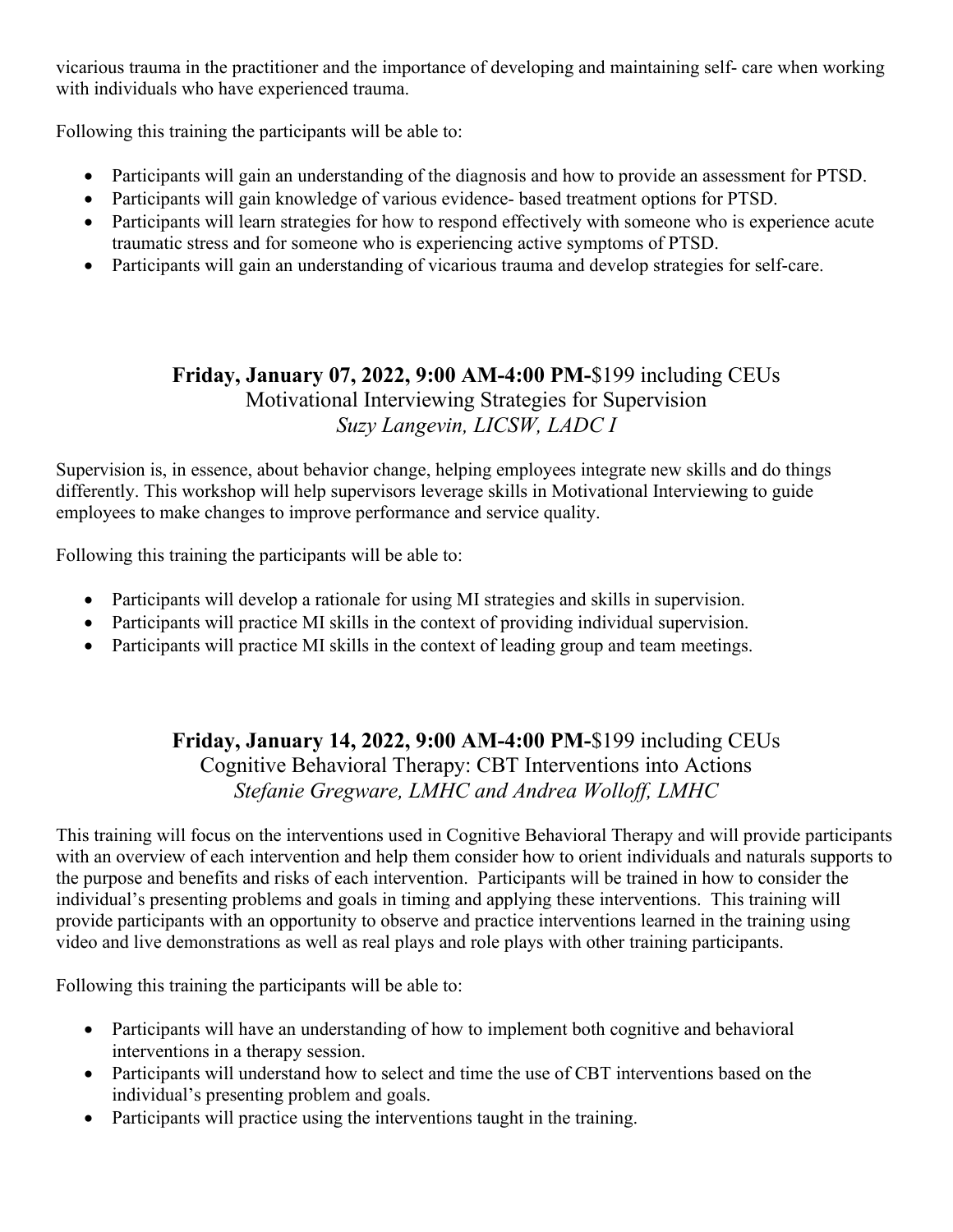#### **Friday, January 21, 2022, 9:00 AM-4:00 PM-**\$199 including CEUs

#### CBT for Kids and Families *Fran Kuehn, LICSW*

Cognitive Behavioral Therapy (CBT) is the most validated form of psychotherapy around the world. Recent adaptations have sought to make CBT applicable to and inclusive of kids and families of all backgrounds. This powerful model has the potential to address dysfunctional patterns of interaction between kids, kids and families, and the community institutions that kids and families interact with the most. In this workshop, participants will be engaging in exercises, role plays and activities that will demonstrate how to apply the principles of CBT to a wide variety of situations involving kids and families. Particular attention will be paid to attachment theory, developmental trauma and post-traumatic growth, with CBT and other therapeutic interventions highlighted as powerful drivers of change.

Following this training the participants will understand:

- Fundamentals of CBT
- How to use Cognitive Conceptualizations to frame understanding of a variety of problems
- Using Conceptualization to identify treatment approaches
- Implementing and monitoring impact of treatment
- The impact of developmental trauma on attachment and how to work towards post traumatic growth

#### **Friday, January 28, 2022, 9:00 AM-4:00 PM-**\$199 including CEUs Cognitive Behavioral Therapy: CBT Supervision Strategies *Stefanie Gregware, LMHC and Andrea Wolloff, LMHC*

This training will focus on an approach to supervision that creates an environment in which the supervisee may begin to develop and implement the principles and methods of Cognitive Behavioral Therapy and to build his or her confidence as a CBT practitioner. We will provide concrete strategies for supervisors to balance the need to ensure that supervision balances needs for clinical oversight with the goal of ensuring the time and space for focusing on adherence to this important practice.

Following this training the participants will be able to:

- Participants will make connections between CBT practice in individual therapy and CBT skills for supervision.
- Participants will apply CBT counseling strategies to the supervisory relationship.
- Participants will understand how CBT structures support supervisee learning & development.

#### **Friday, February 04, 2022, 9:00 AM-4:00 PM-**\$199 including CEUs Implementation of Evidence Based Practices *Kerrin Westerlind, LICSW*

Participants in this training will be oriented to the elements of evidence based and best practice implementation and specific steps needed depending on the type of practice you are looking to implement in. The training will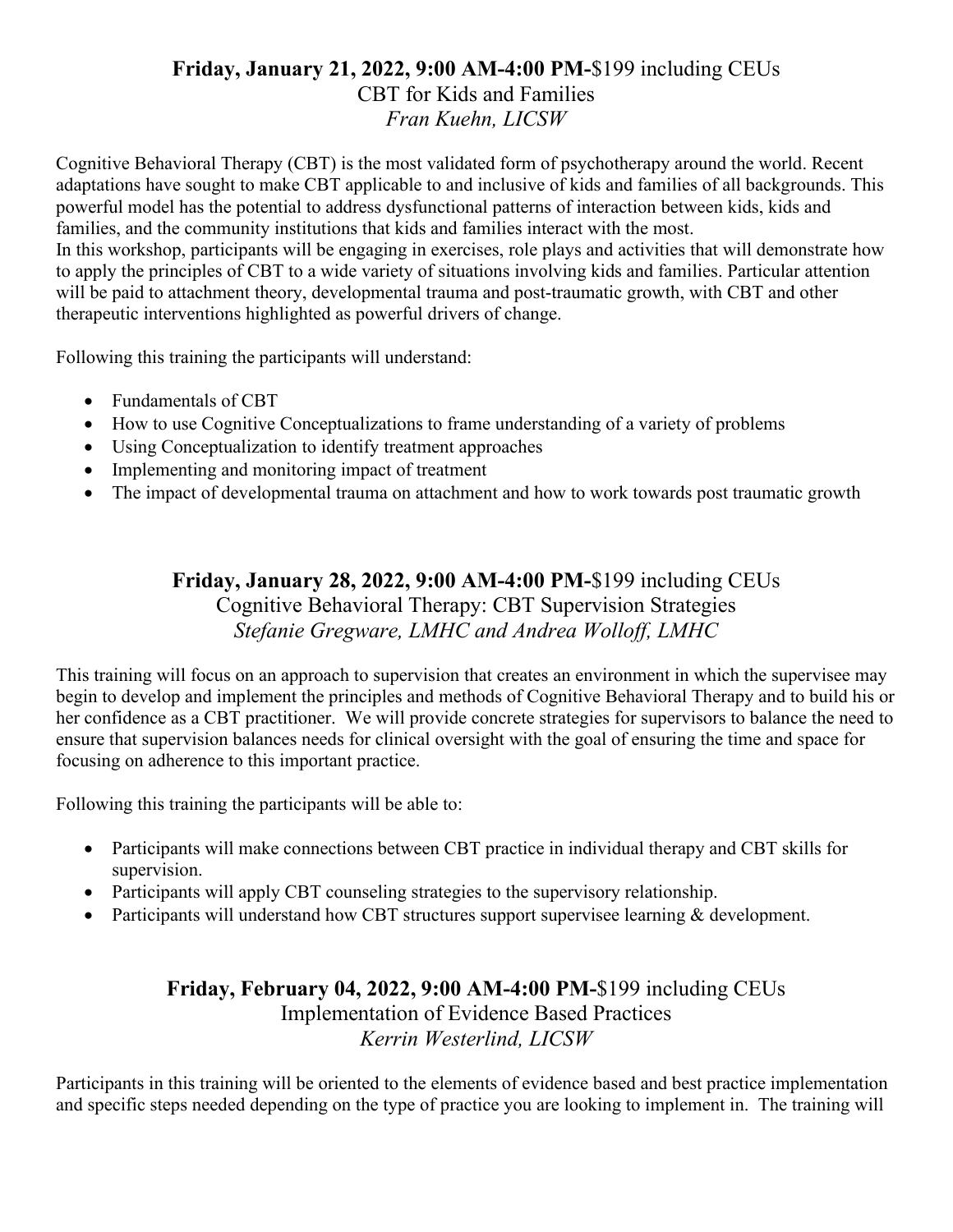provide opportunities to engage in discussion related to common challenges associated with implementing EBPs and best practices into existing programs and structures as well as benefit from trainer experiences and lessons learned. Attendees will be provided with potential solutions to identified challenges including the opportunity to work with others in the training to consider what solutions may be most effective in the attendee's practice. The training will spend time on the importance of using fidelity and outcomes to enhance practice as you begin implementing a new EBP or best practice into your work and will provide concrete, practical ideas for beginning implementation of a practice into one's current setting and practice. Following this training the participants will understand:

- Effective ways to integrate EBPs into existing programs
- The key elements to implementation in various settings
- Common challenges and solutions discussed
- The purpose and use of fidelity and outcomes to enhance practice
- Practical Ideas for implementation in their setting

#### **February 10 & 11, 2022, 9:00 AM-4:00 PM**-\$349 including CEUs 2 Part Series-Solution Focused Therapy Susan Tohn, M.S.W., LICSW

Day One-Solution Focused Brief Therapy focuses on "change talk" not "problem talk" and is applicable to both the micro and macro levels of working with individuals, families, groups, managed behavioral healthcare organizations, and other organizations. Solution Focused therapy is a client-centered model that assumes people have their own resources and empowers them to create and realize their own solutions. The model emphasizes strong rapport and active participation by both client and therapist. Participants will learn a variety of interactional techniques including the Miracle question, exceptions, and scaling, that will enable clients to establish and achieve their own well-formed goals. The training will challenge participants to explore their assumptions about therapy and provide them with many hands-on techniques they will be able to incorporate immediately into their work.

Following this training the participants will understand:

- How to ask the miracle question
- How to ask, elicit, amplify and repeat exception questions
- How to ask scaling questions
- The 13 Solution Focused assumptions

Day Two-This training will continue where part 1 left off. Participants will learn how to utilize scaling questions to move clients toward achieving their solutions. Participant will operationalize active and passive language depending on the client's relationship to each goal. Participants will learn how to create an intervention message with validations, a bridge and tasks that match the client's view of the world. As later sessions progress, specific questions will be used to elicit change talk or coping talk as clients move toward achieving their goals. This client-centered, strength-based approach offers clinicians intervention questions that help clients get unstuck so that they feel empowered to make progress toward their goals. Participants will leave the training with specific questions that they can immediately integrate into their clinical or macro practice.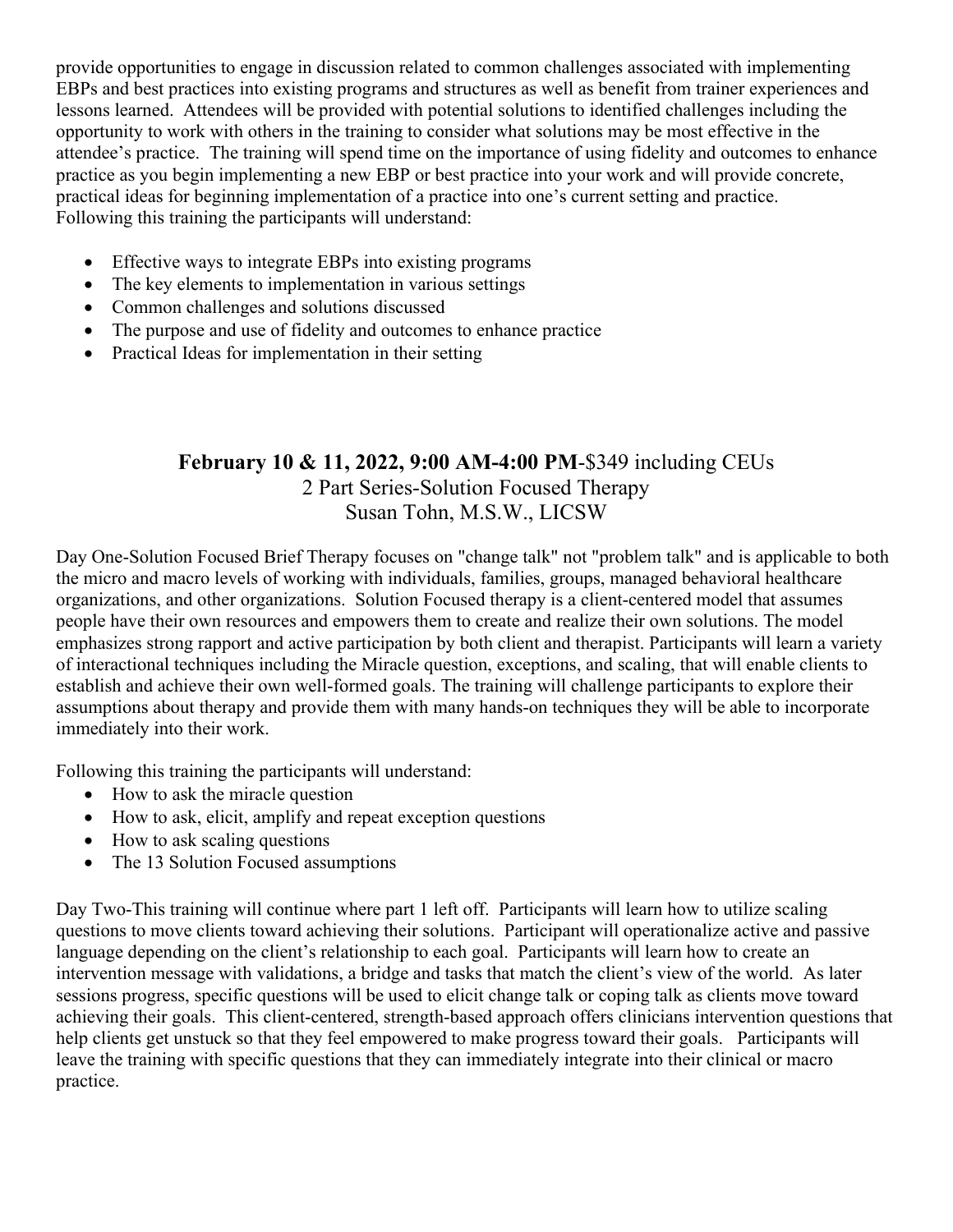Following this training the participants will understand:

- How to ask specific scaling questions as they relate to clients' goals.
- How to develop an intervention message specifically designed for each client
- How to navigate EARS, the acronym for the outline of later sessions
- When to utilize active vs. passive language for many of the questions

### **Friday, March 25, 2022, 9:00 AM-4:00 PM-**\$199 including CEUs Cognitive Behavioral Therapy: CBT for Non-Traditional Populations *Stefanie Gregware, LMHC and Andrea Wolloff, LMHC*

This training will provide strategies for implementing the CBT protocol with non-traditional populations including those individuals who present with symptoms of psychosis, bipolar disorder, and autism spectrum disorder. Participants will learn how to conduct a collaborative case conceptualization and adapt the typical treatment protocol depending on the needs of the individual. This training will provide participants with an overview of specific CBT strategies for non-traditional populations and how to adapt traditional strategies within the CBT structure. Participants will have the opportunity to observe and practice strategies taught in this training.

Following this training the participants will understand:

- How to develop a case conceptualization collaboratively with non-traditional populations.
- Adaptations to the standard CBT protocol depending on the presentation and needs of the individual.
- How to apply specific CBT interventions to non-traditional populations.

## **Friday, April 01, 2022, 9:00 AM-4:00 PM-**\$199 including CEUs Introduction to Clinical Supervision: Structures and Skills *Suzy Langevin, LICSW, LADC I and Stefanie Gregware, LMHC*

Participants will learn the basics of providing effective, competent clinical supervision that will help to support the retention and development of clinical staff. Participants will be oriented to the purpose and modes of clinical supervision as well as the structures that support effective supervision. The training will provide an overview of the best practices in providing clinical supervision to meet the standard of practice in the field. Trainers will review and train on necessary skills for a clinical supervisor and teach participants how assess and enhance the skills of the clinicians they supervise. Lastly, the training will touch on supporting supervisor and supervisee wellness. This training will include opportunities to observe and apply skills being taught in real plays and role plays.

Following this training the participants will understand:

- The purpose and structure of effective clinical supervision.
- Assessment and goal planning for enhancing supervisee skill and supporting professional development.
- Interventions used in effective supervision to manage challenges that arise.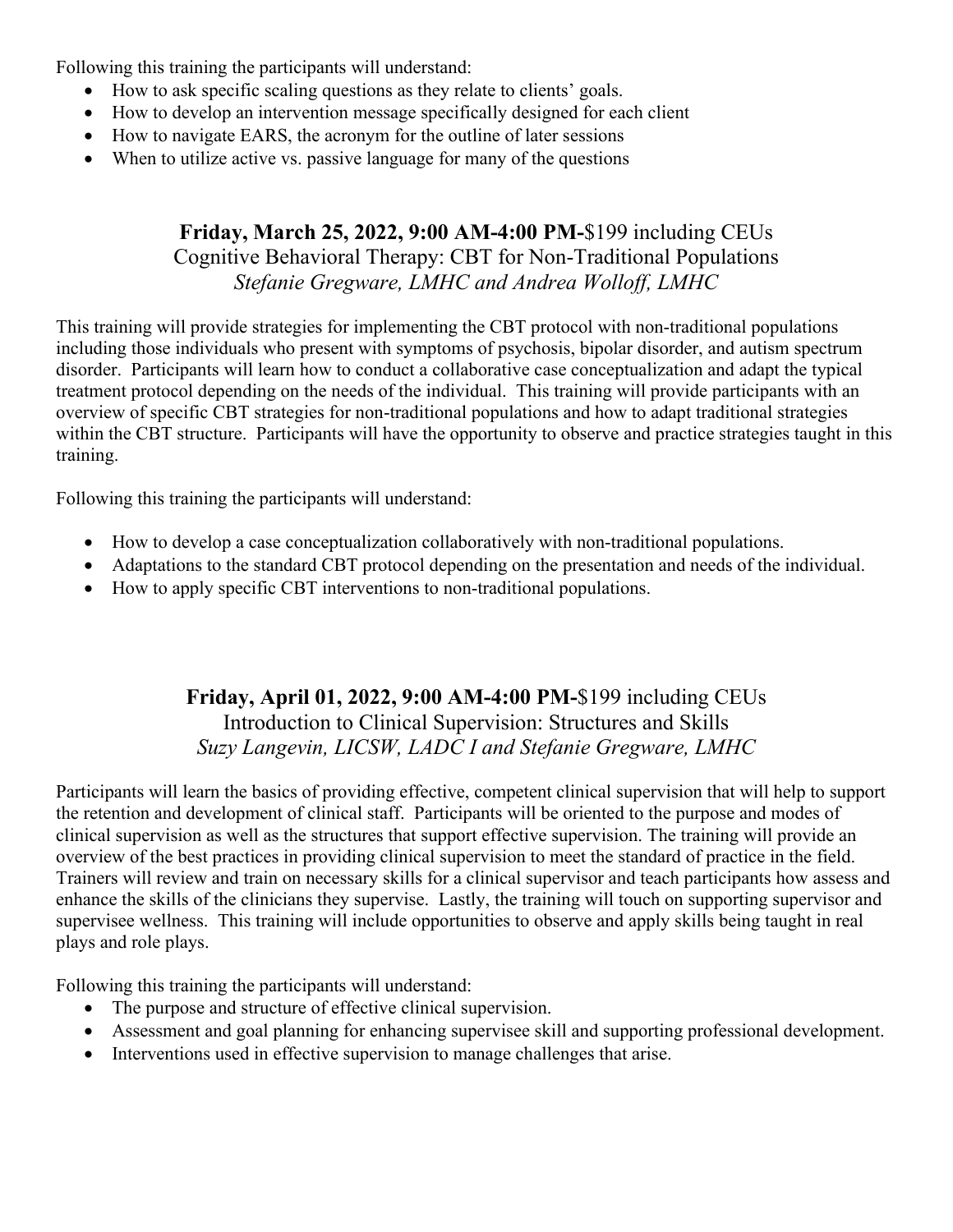#### **Friday, April 15, 2022, 9:00 AM-4:00 PM-**\$199 including CEUs

Institutional Accountability in Cultural Humility *Jenise Katalina, MSW, LCSW*

Institutional Accountability in Cultural Humility provides strategies for management level employees to move their institutions toward being anti-racist. Attendees will apply the tenets of cultural humility at the institutional level in order to dismantle white supremacy characteristics and focus on being equity empowered designed systems.

This training will provide interactive opportunities for attendees to utilize self-reflection & self-critique, redress power imbalances and build mutually beneficial partnership with communities at an institutional level. Attendees will dive deeper into examining current structures, policies and practices at their respective institutions and build inclusive workplace cultures that promote accountability.

Following this training the participants will understand:

- white supremacy characteristics and develop concrete examples of how they are ingrained within their organizations
- characteristics and strategies to develop an equity empowered designed system
- how to apply a racial equity lens to policy and practices to build inclusive workplace cultures

**Friday, April 29, 2022, 9:00 AM-4:00 PM-**\$199 including CEUs **\****Located at the Whitin Mill, 60 Douglas Rd, Whitinsville, MA* Recovery Through Community Membership *Dennis Rice, MA and Michael Seibold, MA*

This interactive workshop offers participants practical strategies to help individuals combat their social isolation and enhance their recovery through deeper community connections. This program introduces a completely fresh set of practical strategies to help persons in recovery become re-established as active, participating members of their local communities. It has been demonstrated that assisting such individuals to develop and use social capital is highly correlated to successful recovery.

The strategies to be presented focus broadly on the desirable outcome of community integration, combatting stigma, and gaining acceptance. In addition, our presentation is strongly person-centered in that it relies on utilizing the unique talents, gifts and preferences of each individual to select the specific opportunities in which the individual wishes to participate. And, perhaps most importantly, our presentation offers practical strategies as well as concrete examples of successes that have enhanced the recovery journeys of persons with mental health, substance use and other debilitating challenges.

Following this training the participants will be able to:

- Describe a greater understanding of the importance of "community" in recovery and how our services can get in the way.
- Describe shifting service paradigms from Medical Model to Community Membership Model
- List about several easy to replicate community connecting initiatives
- Describe concrete strategies to help individuals use their talents and interests to make community connections that result in mutually beneficial relationships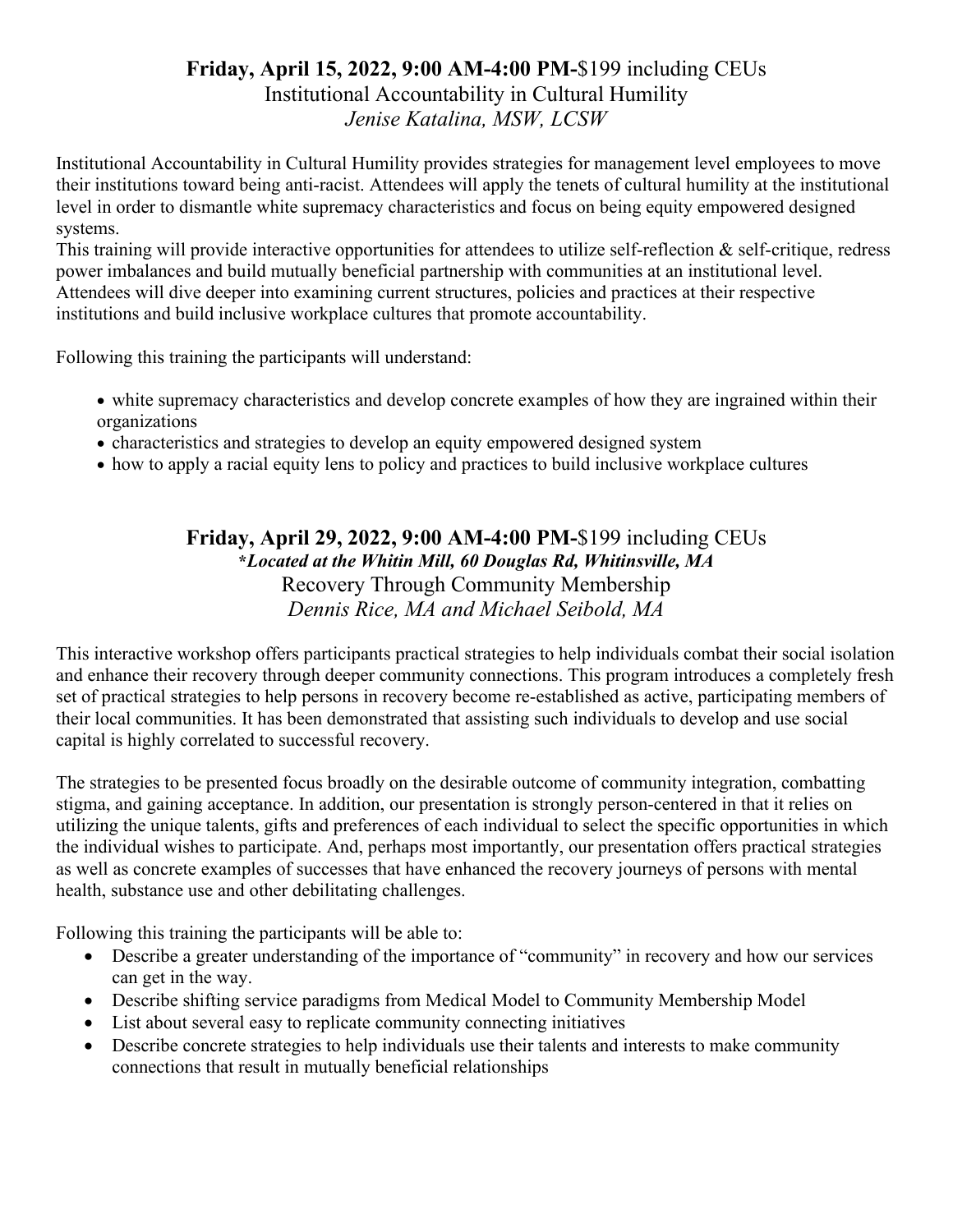## **Friday, May 06, 2022, 9:00 AM-4:00 PM-**\$199 including CEUs Blending Motivational Interviewing Strategies with Cognitive Behavioral Therapy *Suzy Langevin, LICSW, LADC I and Stefanie Gregware, LMHC*

This training is intended to help participants to understand the overlap between Motivational Interviewing and Cognitive Behavioral strategies. We will provide a brief overview of the core strategies of both MI and CBT with a particular focus on how they can both be used to support practitioners in meeting individuals where they are at. This training will allow participants to identify how to assess the individual's stage of change throughout treatment and select interventions based on this assessment. Participants will have the opportunity to try these strategies in real plays and role plays in the training.

Following this training the participants will understand:

- The MI and CBT strategies that overlap and are suited for use together.
- The core components to be used when implementing CBT or MI interventions in a therapeutic context.
- How to assess and respond to an individual's stage of change and readiness for change in a particular area as a part of implementing standard CBT in practice.

## **Tuesday, May 10, 2022, 1:00 PM-4:00 PM-**\$99 including CEUs

Provider Resiliency *Kerrin Westerlind, LICSW & Stefanie Gregware, LMHC*

In this three-hour training, participants will have an opportunity to explore the concept of resiliency with a focus on strategies that promote the cultivation of resiliency. Participants will consider practical applications of these strategies in the context of their own work environment and professional role. We will address some of the specific obstacles that may arise in the effort to make space for resiliency building and sustaining strategies and discuss strategies to manage these obstacles. Participants will be engaged in considering how to take this material back to their work using small group activities and discussion to identify next steps.

Following this training the participants will understand:

- The theory behind resiliency building as an essential skill for all human service workers.
- Strategies for creating environments which support cultivating resiliency including supervision strategies.
- Practical strategies for enhancing your own resiliency.

### **Friday, May 13, 2022, 9:00 AM-4:00 PM-**\$199 including CEUs Double Trouble: New Developments in Understanding, Managing, Treating Suicidal Behavior and Non-Suicidal Self-Injury *Barent Walsh, Ph.D.*

Suicide and non-suicidal self-injury remain major public health problems in the United States. Suicide is the  $10<sup>th</sup>$  leading cause of death and the second for young people. Suicide rates continue to increase and are now 14.5 per 100,000 in population (AAS, 2021).

Non-suicidal self-injury (NSSI; e.g. cutting, self-hitting, skin picking, and burning) is a separate (but related) problem and is a major public health challenge in its own right. Data from a recent large sample study found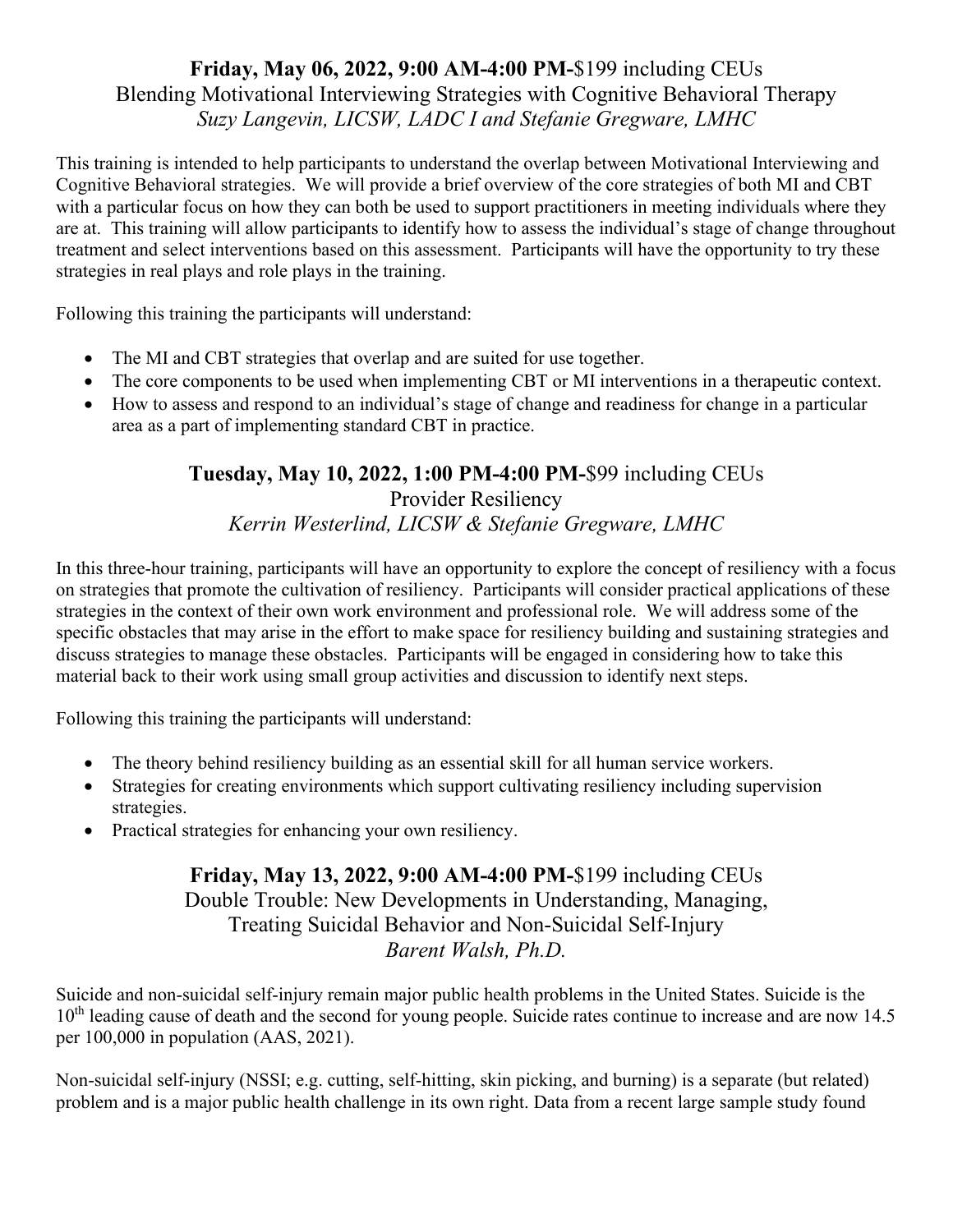that 17.6% of high schoolers from 8 states self-injured during the previous year (Monto et al. 2018). In Massachusetts, the most recent data are that 14.5 % of high school students and 16.8% of middle schoolers selfinjured during the previous year (Mass. DOE, 2017). There is no denying an epidemic of NSSI is in our midst.

Given the intensity of these problems, the distress and misery involved, and the complexity of providing help, it is crucial to keep our knowledge up-to-date and to employ the most state-of-the-art interventions available. This training will focus on what is most current and effective.

The workshop will begin with an emphasis on suicide prevention. The best tool available to assess imminent risk clinically is Thomas Joiner's Acute Suicidal Affective Disturbance (ASAD; Joiner, 2015). It is evidencebased and offers four specific dimensions that are predictive of acute suicide risk. These are: 1) a geometric increase of suicidal intent and planning in the short-term, 2) marked social and/ or self-alienation, 3) perception of hopelessness, and 4) two or more manifestation of overarousal (insomnia, nightmares, agitation, irritability). The ASAD will be explored with real world clinical examples re: managing such risk.

For those who are found to be at risk using the ASAD, the logical next step is to move to Safety Planning. The training will next focus on Stanley and Brown's evidence-based Safety Plan. It is a tool that identifies warning signs, coping skills, both personal and professional supports, restriction of means, and reasons for living. This Safety Plan also has phone app versions.

The presentation will then move to Thomas Joiner's Interpersonal Theory of Suicide. It is the most researched formulation about suicide in the world. The workshop will explore the three major components of the theory: acquired fearlessness, thwarted belongingness, and perceived burdensomeness. The theory will be employed to explain the suicide trajectories of real-world individuals.

The treatments of choice for suicidality appear to be three: Dialectical Behavior Therapy (DBT), the Collaborative Assessment and Management of Suicidality.(CAMS), and Cognitive-Behavioral Therapy (CBT). Aspects of these treatments will be briefly reviewed with practical applications emphasized.

The second half of the training will focus on NSSI. The content addressed will be:

- $\triangleright$  Differentiating suicide from self-injury
- $\triangleright$  Exploring the link between recurrent NSSI and suicide attempts
- $\triangleright$  Providing a thorough assessment of NSSI
- $\triangleright$  Teaching replacement skills including innovative approaches such phone apps that address NSSI
- $\triangleright$  Discussing the brain science that explains why NSSI "works" in reducing emotional distress
- $\triangleright$  Reviewing the social contagion of NSSI and how to prevent it
- $\triangleright$  Concluding with a discussion of self-care in relation to working with these challenging problems

Following this training, participants will:

- Understand the full spectrum of self-destructive behavior.
- Understand how NSSI is distinct from suicidal behavior yet, if sustained, is also a predictor of suicide attempts
- Learn the four components of Joiner's Acute Suicidal Affective Disturbance (ASAD)
- Learn to employ Joiner's Interpersonal Theory of Suicide
- Learn to provide a thorough assessment of NSSI
- Learn how to teach replacement skills designed to reduce NSSI
- Learn to understand and manage social contagion of NSSI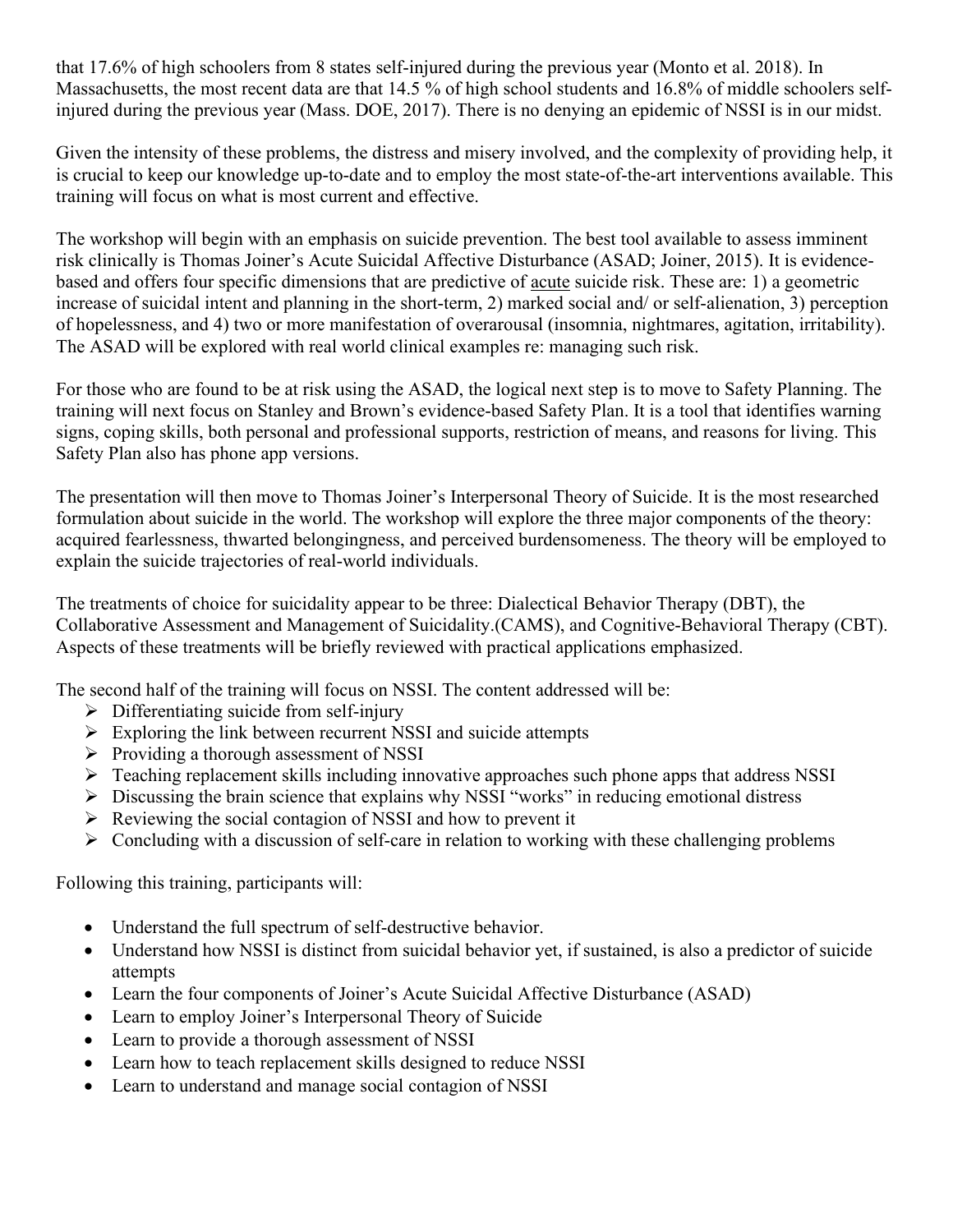#### **Friday, May 20, 2022, 9:00 AM-4:00 PM-**\$199 including CEUs Skill Building Interventions for Youth and Families *Beth Greenberg, Ph.D.*

When children engage in challenging behaviors at home or in school, there are associated disruptions to learning, social relationships and emotional well-being. Incentive-based or motivation-based systems that reinforce positive behaviors and discourage challenging behaviors are popular among parents, educators and mental health professionals, and can be very effective. However, those children who lack the skills needed to meet behavioral expectations often continue to struggle, regardless of the potential rewards or their level of motivation. The specific skill deficits are not always readily apparent, and, without further assessment, it is often unclear how situational expectations may be exceeding a child's capabilities. This can prompt a frustrating cycle of interactions for children and adults, and can erode youth self-esteem over time.

This training provides an overview of different skill deficit models that can be used to understand and address challenging behaviors in youth. Through examination of our own underlying beliefs about why children and teens exhibit difficult behaviors, the training will explore a variety of assessment approaches for identifying skill deficits that contribute to these behaviors. We will discuss primary prevention models that can be used to promote skill development, as well as intervention strategies that can be used at home or in the classroom and engage children and adults in the problem-solving process. Case examples will be used throughout the day to apply the concepts being covered.

Following this training the participants will understand:

- How to conceptualize challenging behaviors in terms of skill deficits.
- Methods for assessment of skill deficits that may underlie challenging behaviors in youth.
- Universal and individualized prevention strategies to foster social and emotional skill development in youth.
- Intervention strategies to engage school personnel, parents and youth in addressing challenging behaviors

### **MONDAY, June 27, 2022, 9:00 AM-4:00 PM-**\$199 including CEUs Deep Dive into the Practice of Solution Focused Therapy *Susan Tohn, MSW, LICSW*

This training is for practitioners who are familiar with the Solution Focused model and want to take a deeper dive into utilizing Solution Focused language to develop deeper rapport and to move their clients more efficiently towards achieving their goals. Through the use of pre-recorded sessions, participants will analyze the sessions by discerning which goals the client is a customer or browser for, and where/when the clinician used active vs. passive language. Most of the day will be spent practicing Solution Focused language in dyads and also as a larger group in a fishbowl format. Participants will leave this training energized and confident in their Solution Focused framework and use of language.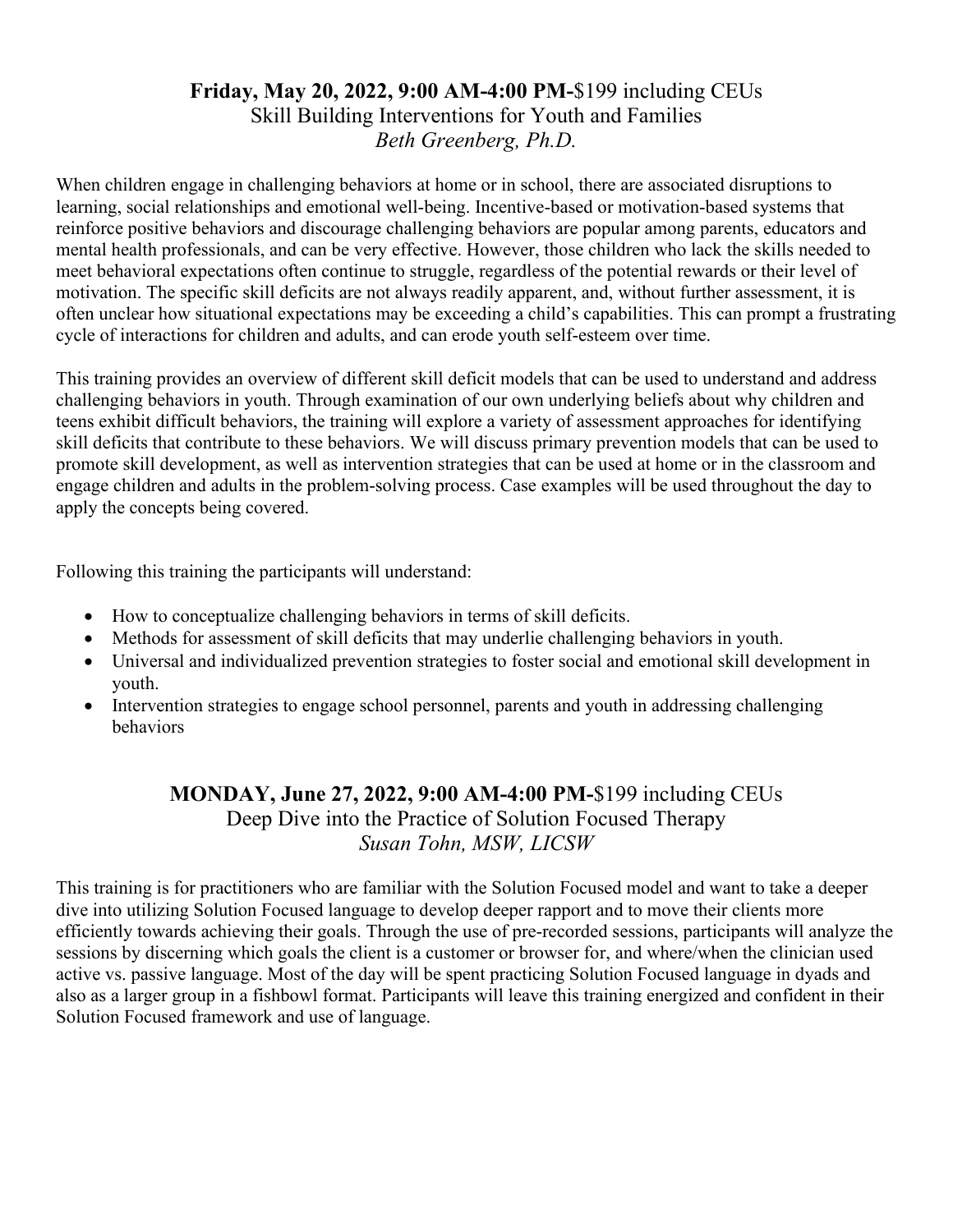Following this training the participants will understand:

- 1. When to use active vs. passive language
- 2. Whether a client is a customer, browser or visitor for a goal
- 3. When to validate and when to ask an amplifying question
- 4. How to respond when a client says "nothing it better"
- 5. When to terminate

## **The Dialectical Behavior Therapy Series**

Dialectical Behavior Therapy (DBT) is a leading example of an evidence-based practice. Originally developed as an outpatient treatment, DBT has more recently been applied in diverse settings such as public schools, community-based group homes, hospitals and outreach treatment settings.

DBT has been proven to be effective with people who are in persistent emotional distress, have chronically unstable relationships, and present with recurrent self-injury and/or suicidal behavior. DBT has been used to treat high performing, but distressed students, seriously disturbed adolescents, people with eating disorders, substance use disorders and people with persistent mental illness and/or developmental disabilities.

DBT is a supportive and collaborative treatment that emphasizes skill-building and highly individualized treatment plans. The treatment is delivered as a package that includes DBT Skills Groups and Individual Therapy along with a Consultation Team for therapists and Coaching for clients in crisis.

This rigorous and comprehensive training series will provide the clinician with a full understanding of all aspects of DBT theory and clinical practice. In addition, the content of these trainings will prepare you to meet the education requirement for DBT credentialing developed by the DBT-Linehan Board of Certification. See details at [www.dbt-lbc.org.](http://www.dbt-lbc.org/)

The training is presented in 2 parts: · A 6 VIRTUAL Half-Day DBT Skills Training Track · A 6 VIRTUAL Half-Day Individual Therapy Track

#### **DBT Skills Training Series with Elizabeth Plante, LMHC, DBT-C**

*\*This training will be conducted ONLINE in 6 half-day sessions for \$500 including CEUs. Please note, to receive CEU credit you must attend all 6 sessions in the series.*

The DBT Skills are the heart of the treatment. All aspects of DBT are based on assisting the person to learn and use a set of skills that have been proven to enhance coping and reduce distress. This 6-part series provides a thorough training in all aspects of the DBT skills including mastery of the skills, running skills groups, and teaching the skills to a variety of populations. The presentation will include lecture, video examples and in-vivo practice.

Participants are urged to purchase the DBT Skills Training Manual, 2nd Edition and the DBT Skills Training Handouts and Worksheets, 2nd Edition by Marsha Linehan. Both books will be an integral part of the curriculum and are available on Amazon.com.

## **DBT Skills Trainings:**

#### **Part 1: Thursday, September 9, 2021, 1:00 PM—5:00 PM**

An Introduction to DBT Skills Training and Orientation Module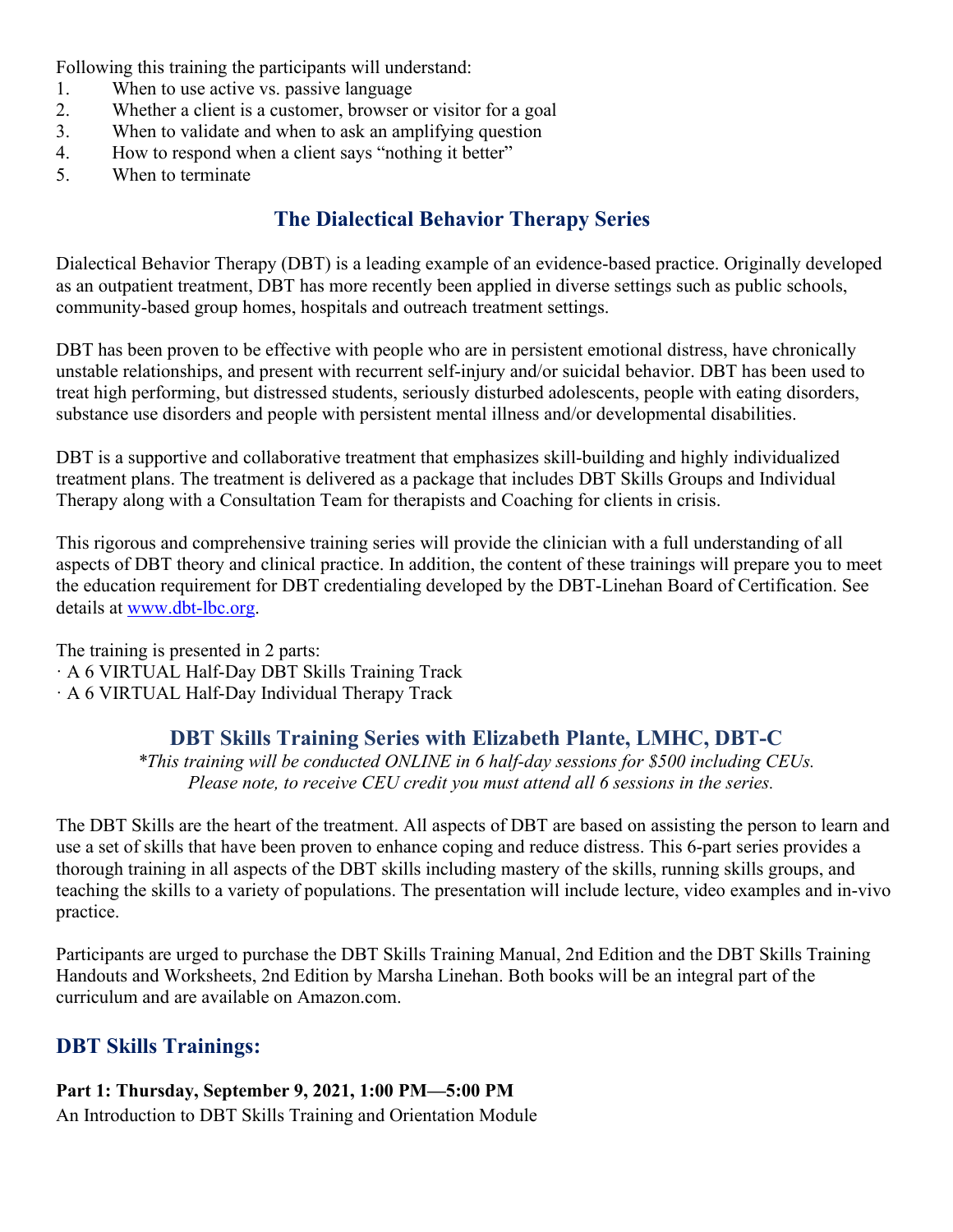In this training, participants will learn what is needed to start a DBT group. This will include the rationale for DBT skills training, planning to conduct a group, how to structure a DBT group, skills training targets and procedures, and how to teach the Orientation Module.

Following this training, participants will be able to:

- Understand the rationale for DBT Skills training
- Begin planning a DBT Skills group
- Structure a DBT skills group
- Understand the DBT Orientation module

#### **Part 2: Thursday September 23, 2021, 1:00 PM—5:00 PM**

The Mindfulness Module-In this training, participants will learn the Mindfulness skills and how to effectively teach these skills in group.

Following this training, participants will be able to:

- Understand the Mindfulness module
- Understand how to effectively teach Mindfulness skills to a group

#### **Part 3: Thursday, October 7, 2021, 1:00 PM—5:00 PM**

The Distress Tolerance Module-In this training, participants will learn the Distress Tolerance skills and how to effectively teach these skills in group.

Following this training, participants will be able to:

- Understand the Distress Tolerance module
- Understand how to effectively teach Distress Tolerance skills to a group

#### **Part 4: Thursday, October 21, 2021, 1:00 PM—5:00 PM**

The Emotion Regulation Module- In this training, participants will learn the Emotion Regulation skills and how to effectively teach these skills in group.

Following this training, participants will be able to:

- Understand the Emotion Regulation module
- Understand how to effectively teach Emotion Regulation skills to a group

#### **Part 5: Thursday, November 4, 2021, 1:00 PM—5:00 PM**

The Interpersonal Effectiveness Module-In this training, participants will learn the Interpersonal Effectiveness skills and how to effectively teach these skills in group.

Following this training, participants will be able to: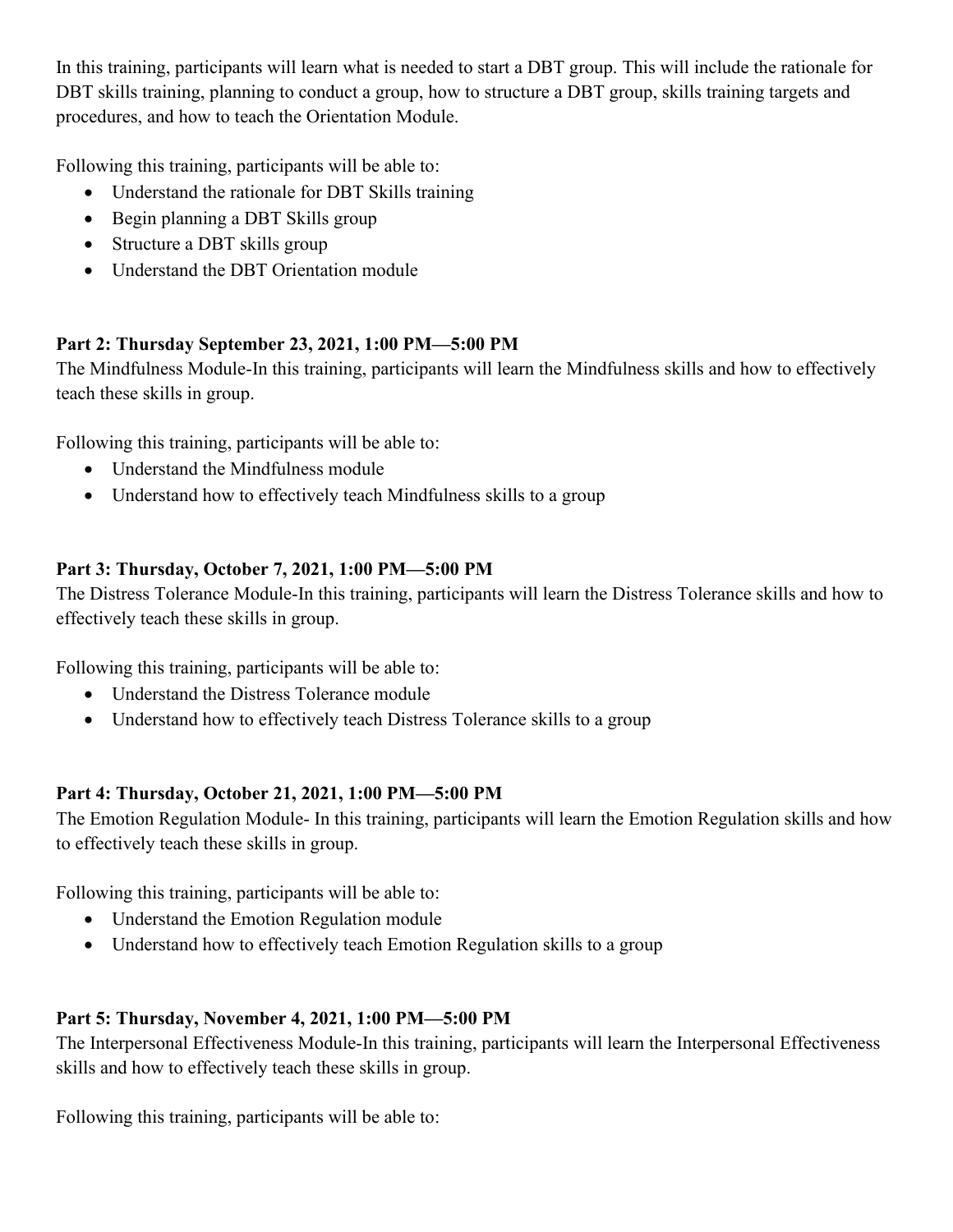- Understand the Interpersonal Effectiveness module
- Understand how to effectively teach Interpersonal Effectiveness skills to a group

#### **Part 6: Thursday, November 18, 2021, 1:00 PM—5:00 PM**

Running a DBT Group and Overcoming Group Challenges-

In this training, participants will learn how to apply some of the fundamental DBT strategies in Behavioral Skills Training as well as how to effectively run a group. Challenges that may arise during group will be discussed and addressed, including homework non-compliance, lack of attendance, and behavior management within group

Following this training, participants will be able to:

- Apply some of the fundamental DBT strategies within skills group
- Understand how to effectively run a DBT skills group
- Manage challenges that may arise in group, such as homework non-compliance, attendance issues, and behavioral challenges.

#### **DBT Individual Therapy Series with Elizabeth Plante, LMHC**

*\*This training will be conducted ONLINE in 6 half-day sessions for \$500 including CEUs. Please note, to receive CEU credit you must attend all 6 sessions in the series.*

DBT Individual Therapy is the modality that tailors the skills learned in group to the individual, while also targeting specific behaviors to reduce, such as self-injury and suicide. This 6-part series provides comprehensive training and will progressively build your skills.

Participants will develop a full understanding of all aspects of DBT individual therapy including: treatment planning based on a hierarchy of treatment targets, the use of diary cards, identifying and addressing therapy interfering behaviors (client and therapist), conducting chain analyses, and helping the person to generalize the skills learned in skills training. Treatment strategies specific to DBT will be addressed. Dialectics and balancing DBT strategies will also be discussed.

Participants are urged to purchase and read Cognitive-Behavioral Treatment of Borderline Personality Disorder by Marsha Linehan prior to attending the training. This book will be an integral part of the curriculum and is available on Amazon.com.

Please note: The Individual Therapy Series assumes that participants have a sound understanding of the DBT skills. While the skills will be discussed, they will not be taught during this series. Those new to DBT are strongly encouraged to attend our DBT Skills Training Series or have similar training before registering for this series. Please contact traininginstitute@openskycs.org or 508-755-0333 if you have questions about your readiness for this training.

## **DBT Individual Therapy Trainings:**

#### **Part 1: Thursday, March 10, 2022, 1:00 PM-5:00 PM**

Overview of DBT, Orientation and Commitment Strategies-

This training will help participants gain an understanding of the model of DBT as well as to understand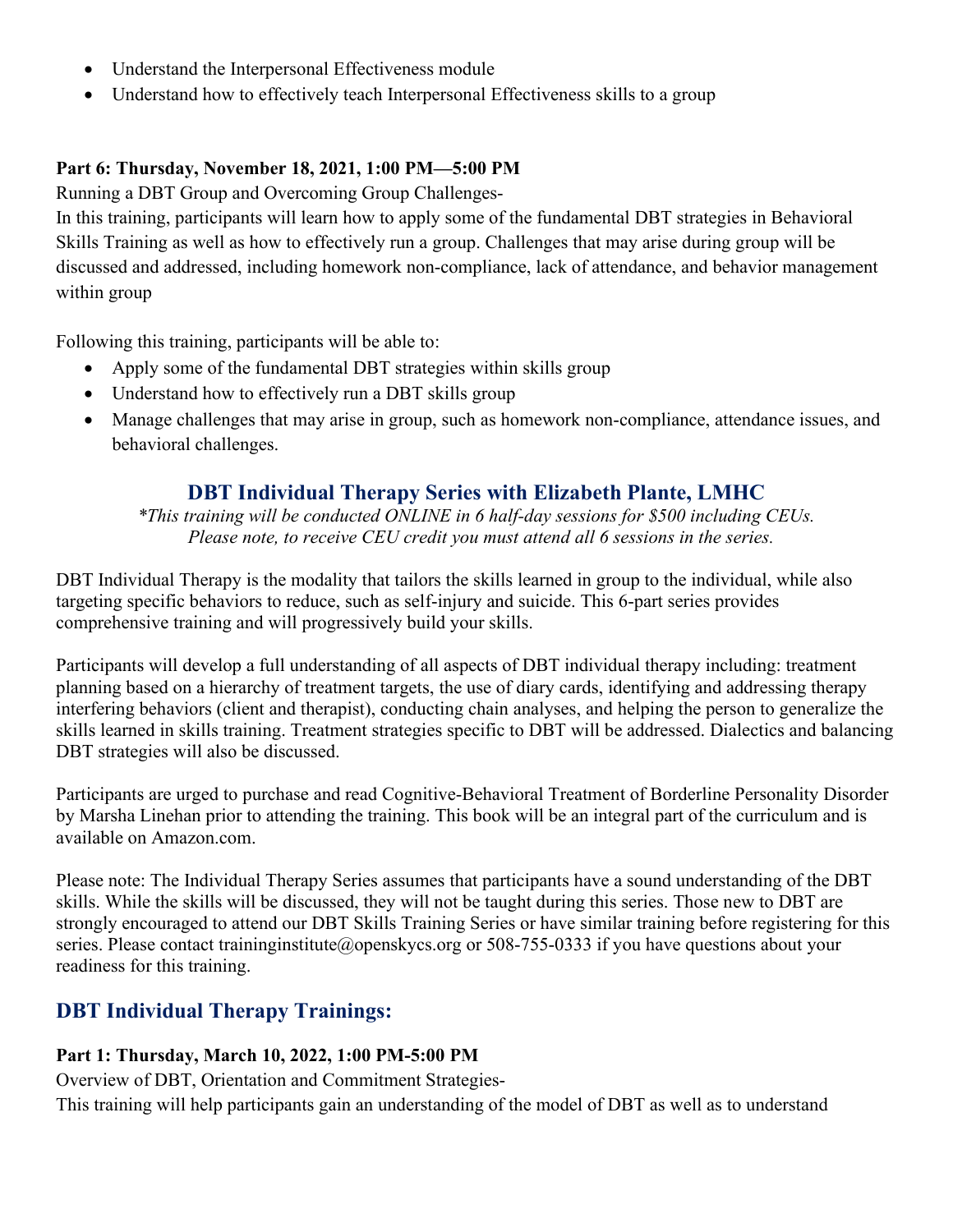dialectics. Participants will gain an understanding of the Biosocial Theory that drives the treatment and learn how to apply it to a client. Beginning treatment with a client and gaining commitment in treatment will also be covered.

Following this training, participants will be able to:

- Understand the conceptual framework of DBT Individual Therapy
- Understand how to develop the client's commitment to the treatment
- Understand how to structure pre-treatment and the first 4 sessions

#### **Part 2: Thursday, March 24, 2022, 1:00 PM-5:00 PM**

Individual Therapy Goals, Targets, and Structure-

In this training, participants will learn to create a foundation for DBT by developing a life worth living goal with clients. Participants will learn how to break this goal down into smaller goals and target behaviors that get in the way or reaching the goals. Participants will learn how to structure sessions and begin discussions of termination early on in therapy.

Following this training, participants will be able to:

- Understand the hierarchy of treatment targets
- Understand therapy interfering behaviors
- Understand the secondary targets

#### **Part 3: Thursday, April 7, 2022, 1:00 PM-5:00 PM**

Treatment Strategies Part 1: Dialectical Strategies, Validation Strategies, and Behavior Analysis-In this training, participants will dive into the basic DBT treatment strategies. They will gain a deeper understanding of the principles of dialectics and how they can be used within a therapy session. Participants will learn validation strategies as well as how to conduct behavioral and solution analyses for target behaviors in treatment.

Following this training, participants will be able to:

- Understand behavioral assessment and the chain analysis
- Understand dialectics and dialectical strategies

#### **Part 4: Thursday, May 5, 2022, 1:00 PM-5:00 PM**

DBT Individual Therapy Part Four- Basic Treatment Strategies Part II and Change Procedures In this training, Participants will continue to focus on basic DBT treatment strategies, including helping clients to gain insight, using contingencies in therapy, as well as how and when to use cognitive modification and exposure in therapy.

Following this training, participants will be able to:

- This workshop helped me to understand insight strategies
- This workshop helped me to understand cognitive modification
- This workshop helped me to understand exposure techniques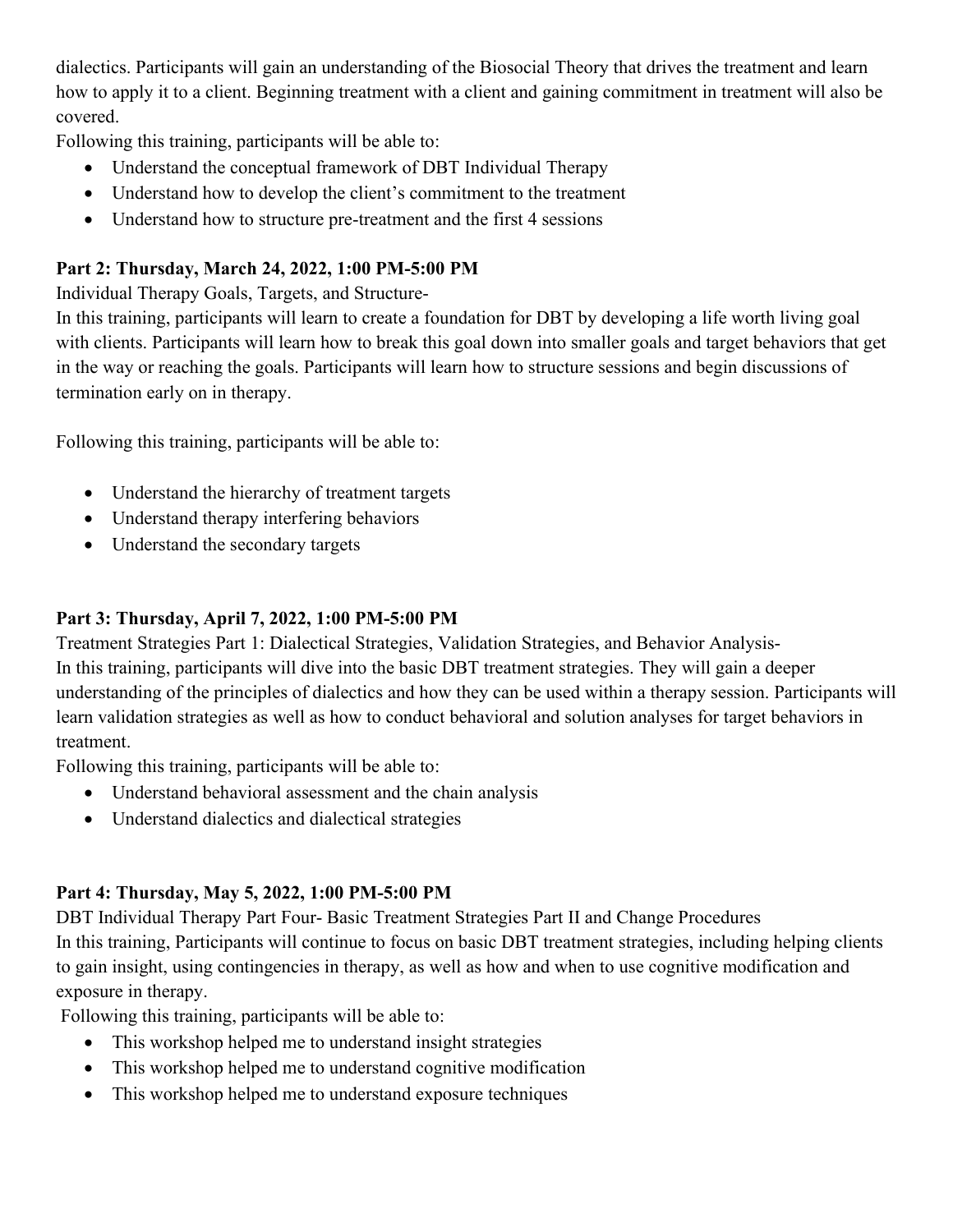#### **Part 5: Thursday, May 19, 2022, 1:00 PM-5:00 PM**

Special Treatment Strategies-

In this training, participants will learn the special treatment strategies of suicide and risk assessment within DBT, utilizing the telephone within DBT for coaching, as well as crisis and coping strategies.

Following this training, participants will be able to:

- This workshop helped me to understand the DBT suicide assessment protocol
- This workshop helped me to understand the coaching call
- This workshop helped me to understand crisis strategies
- This workshop helped me to understand hospital strategies

#### **Part 6: Thursday, June 2, 2022, 1:00 PM-5:00 PM**

Balancing Communication in Therapy and Taking Care of Yourself-

In this training, participants will learn how to communicate with other providers about DBT as well as how to help their clients consult with other providers. Participants will learn relationship strategies as well as how to keep balanced in the way they communicate with clients. Participants will learn the theory of burnout in the context of DBT treatment as well as the role of the DBT Consultation team and self-care in the treatment of therapist burnout.

Following this training, participants will be able to:

- This workshop helped me to understand communication strategies
- This workshop helped me to understand relationship strategies
- This workshop helped me to understand case management strategies
- This workshop helped me to understand the role and function of the DBT consultation team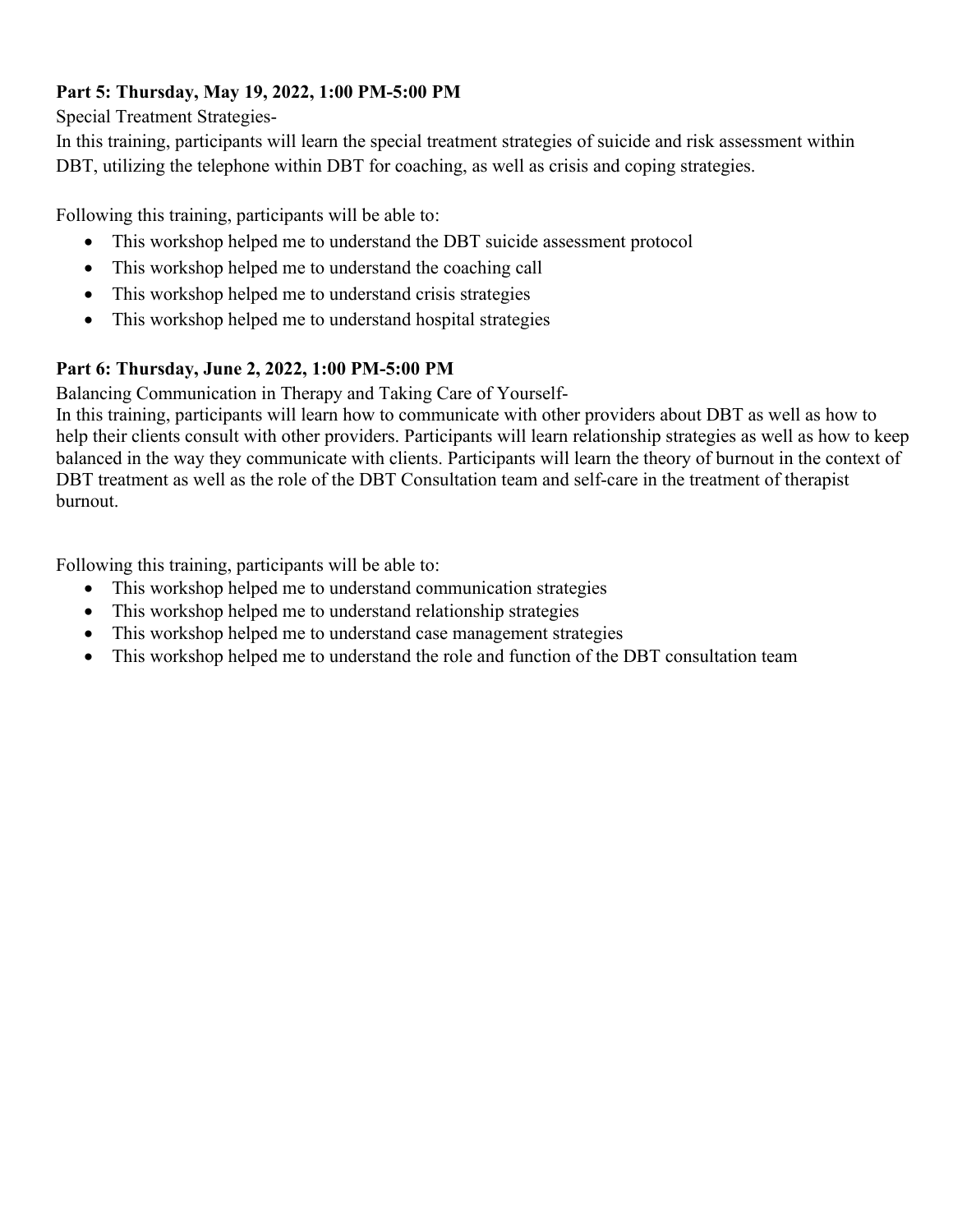## **Meet the Trainers**



**Suzy Langevin, LICSW, LADC I,** Director of Training and Professional Development at Open Sky Community Services, is committed to making the best evidence-based tools and supports available to both Open Sky employees and the broader community through the Bridge Training Institute.

Ms Langevin has presented regionally and nationally on implementing evidence-based treatment modalities, including the Stephanie Moulton Symposium, NAADAC Webinar Series, and the Massachusetts Psychiatric Rehabilitation Collaborative Annual Conference.

She has extensive training and fidelity coding experience in Motivational Interviewing, and is a member of the Motivational Interviewing Network of Trainers (MINT). Ms.

Langevin also serves on a number of substance use related community groups, including the Regional Response to Recovery Partnership and the Central MA Substance Addiction Association.

Ms. Langevin has been with Open Sky for almost 10 years. Prior to taking of her current role, she served as Director of Dual Diagnosis Services, where she developed a model for services for co-occurring mental health and substance use disorders. She also previously worked to implement and supervise the provision of Illness Management and Recovery (IMR) services across adult and adolescent treatment settings and the development and opening of The Bridge Counseling Center, Open Sky's outpatient division. In 2014, Ms. Langevin was awarded the ABH Excellence in Outcomes Award as a member of the CR for PTSD group. In addition to her work at Open Sky, Ms. Langevin has experience in a diverse range of settings, including emergency mental health, juvenile justice, residential treatment and hospital inpatient care.



**Amelia Dillon** is the Director of Career Services with Open Sky Community Services and has worked for the agency for 25 years in a variety of roles. She currently is responsible for training and supervising all Career Counselors across Open Sky. She also collaborates with Mass Rehab Commission and ACCS teams to provide employment services for individuals served by Open Sky.



**Dr. Beth Greenberg** is a licensed clinical psychologist with expertise in the treatment of children, adolescents, and families. She completed her undergraduate degree in psychology at Brandeis University and obtained her master's and doctoral degrees in clinical psychology at Yeshiva University in New York. Dr. Greenberg came to Worcester, Massachusetts in 1996 and began a long career at Jewish Family & Children's Service (JF&CS), where she maintained her counseling practice and expanded her work with children and community-based mental health programming as the Director of School-Based Services. In 2014, Dr. Greenberg took her passion for community mental health and the training of mental health professionals into higher education. She worked as an Associate Professor of Psychology and Counseling and the Graduate Counseling Programs Coordinator at Becker College for 7 years, leading the college in the implementation of its

first graduate program which included an on-site counseling training clinic. Dr. Greenberg currently serves as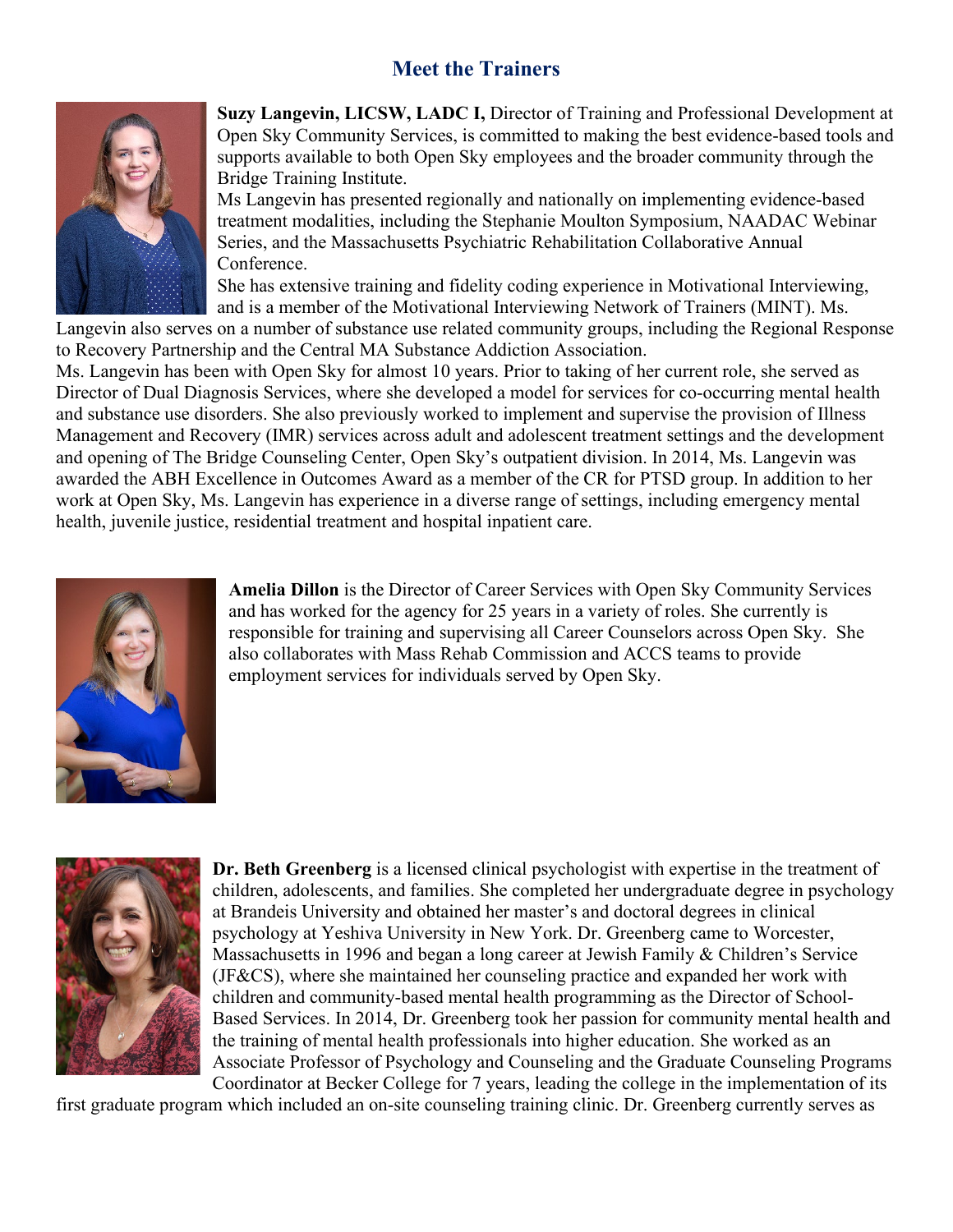an Associate Professor and Core Faculty in the Counseling and Behavioral Health Department at William James College. She also maintains a private psychotherapy and consultation practice.



**Stefanie Gregware, MA, LMHC** is the Vice President of Clinical Services at Open Sky Community Services. In this capacity, she oversees clinical services agency wide. She is trained in all evidence-based practice models Open Sky provides and supervises each clinical team ensuring fidelity, outcome measurement, training, supervision, and development of self-sufficient practices.

Ms. Gregware received her master's degree from Assumption College with a concentration in Cognitive Behavioral Therapy. She was also awarded a certificate in CBT through the Aaron T. Beck Institute in Cognitive Studies at Assumption College. Ms. Gregware received advanced training and consultation in Recovery Oriented CBT for Schizophrenia through the Beck Institute and the University of Pennsylvania. In addition, she has

received intensive training in Dialectical Behavior Therapy.

Ms. Gregware has provided direct clinical care for the past 10 years with treatments based in a Cognitive Behavioral therapy framework. These treatments include; DBT, CBT for symptoms of psychosis, Cognitive Restructuring for PTSD, and CBT for anxiety and depression. She has received training and supervision from leaders in these practices (Charles Swenson, M.D., Kim Meuser, Ph.D., Jennifer Gottlieb, Ph.D., Corine Cather, Ph.D, Aaron Brinen, Ph.D,) Ms. Gregware is one of two CR for PTSD practitioners at Open Sky who are trained to provide fidelity ratings on audio-taped therapy sessions.

Ms. Gregware has also co-facilitated a 2-day course on Recovery Oriented Cognitive Therapy. This workshop was created under the supervision of Aaron Brinen, Ph.D., at the Beck Institute.



**Jenise Katalina** is the founder and owner of Rise Leadership & Coaching. A firm specializing in building equitable organizations, developing inclusive leadership through training, technical assistance and career coaching. Through Rise, Jenise supports the career growth of women of color through clinical supervision, career mentoring and coaching. Jenise currently serves as Vice President of the Board of Directors and Co-Executive Director for the Women of Color Health Equity Collect, a movement building nonprofit organization based out of Western Mass that is focused on supporting women and girls of color achieving their optimal health and well-being.

Jenise Katalina is also the Healthy Families Resource Specialist at the Children's Trust, a statewide agency focused on stopping child abuse in Massachusetts. In this role, she provides training and technical assistance to program management in home visiting programs across the state with a focus on implementing policies and practice with a racial equity lens.

Before joining the Children's Trust, Jenise served as the Vice President of Family Services at Square One, a community-based non-profit in Springfield, Massachusetts. She joined the Square One team in September of 2011 as a Healthy Families Home Visitor and quickly excelled through multiple managerial positions. Jenise's prior experience includes management roles within residential programs for latency-age children and developing gang aversion programs for teen youth in Springfield.

Jenise received her Bachelor of Arts degree from Westfield State University and her Master of Social Work degree from Springfield College. She is a Licensed Independent Social Worker in Massachusetts and a certified trainer in multiple trauma focused models, specifically focusing on two generational families. She currently serves on multiple interdisciplinary workgroups and initiatives focused on Racial Equity at the state and community level. She also serves as an adjunct faculty for the Master Social Work programs at Springfield College and Westfield State University.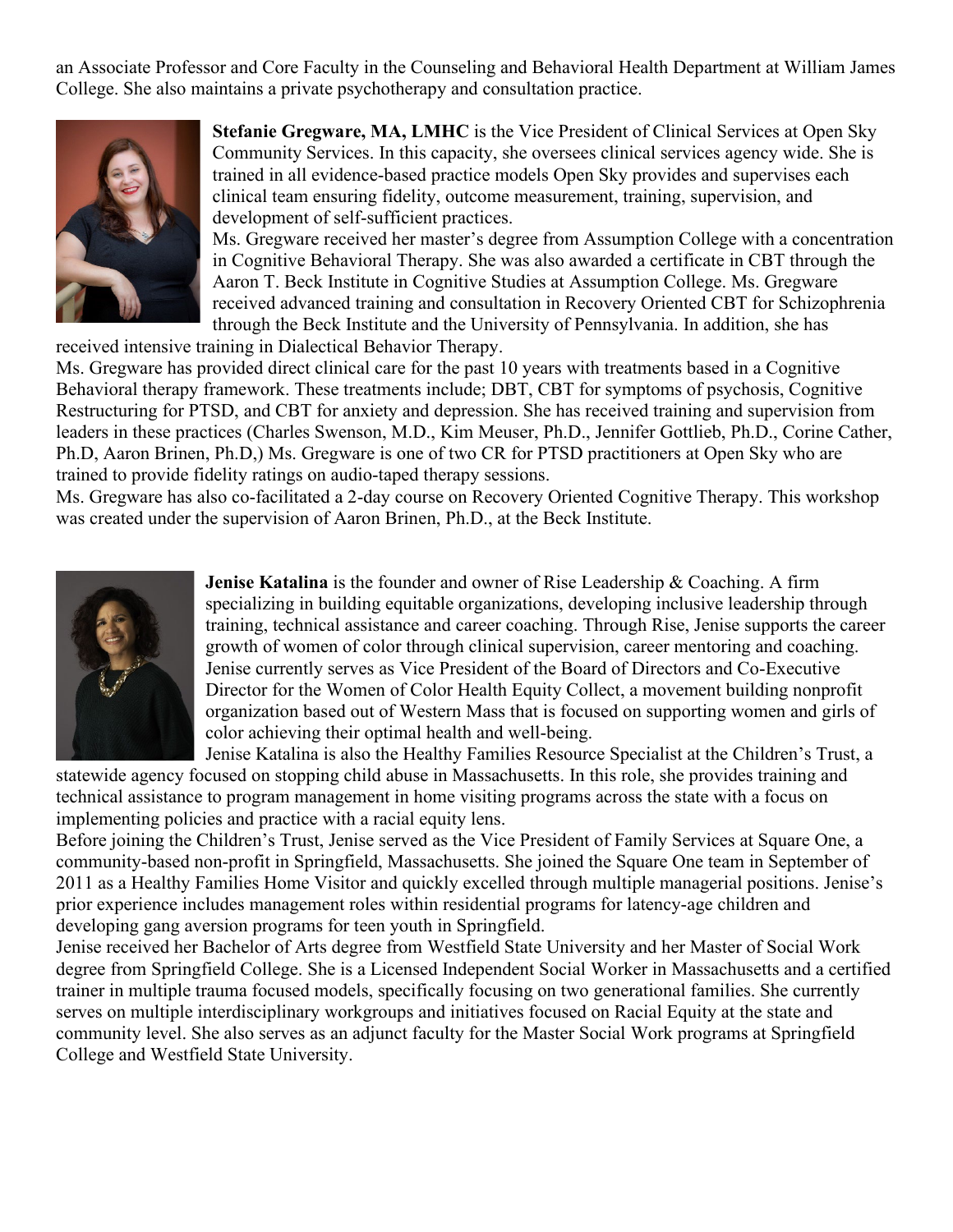

**Fran Kuehn, LICSW** earned his MSW and M.Ed. from Boston University in 2001 and has spent 18 years as a School Social Worker at Brookline High School before accepting a position on the faculty of the School of Social Work at Salem State University. Fran has designed and implemented school and classroom SEL curricula and has led teams implementing whole-school climate and culture change to support SEL skills for Students and Educators. Fran is a Diplomate in the Academy of Cognitive Therapy and has a therapy practice in Newton, MA. Fran presents on a wide variety of topics regarding schools and mental health.



**Elizabeth Plante, MA, LMHC, DBTC** is a certified Dialectical Behavior Therapy clinician through the DBT-Linehan Board of Certification. Ms. Plante received her Master's Degree from Assumption College with a concentration in Cognitive Behavioral Therapy and Children and Families. Ms. Plante was also awarded a certificate in CBT through the Aaron T. Beck Institute in Cognitive Studies at Assumption College. Ms. Plante has received intensive training in Dialectical Behavior Therapy under Charlie Swenson and advanced intensive training under Marsha Linehan.

Ms. Plante is the Director of DBT and Trauma Services at Open Sky Community Services. In this capacity, she oversees implementation of DBT and Trauma Services throughout the agency including training, supervision, and consultation.

Ms. Plante has provided DBT and CBT to individuals for the past 18 years. She leads several consultation teams, both within the agency as well as in the community. She co-developed and facilitated the Training Institute's DBT series as well the agency's internal staff and clinical training series. She has facilitated both day-long trainings as well as shorter trainings individually tailored to meet the needs of specific programs. Ms. Plante has experiencing in doing DBT consultation and training for the Department of Youth Services, school systems, and other non-profit agencies. Ms. Plante is also trained in CR for PTSD and Prolonged Exposure for PTSD. In addition, she is working toward becoming a certified Mindfulness Based Stress Reduction Teacher.



**Dennis Rice** co-founded Alternatives Unlimited, Inc., a non-profit rehabilitation agency in Central Massachusetts, in 1976, and served as Executive Director from 1979 to 2018 when Alternatives affiliated with the Bridge of Central MA and became Open Sky Community Services. During his tenure, Dennis helped grow Alternatives from its original three programs to a comprehensive agency of more than 60 programs with an annual budget of \$50 million. Alternatives served 1,200 men and women with psychiatric or developmental disabilities in a full range of residential, employment, and day service options and a clubhouse.

After completing his BA degree in Theater from Alma College in Michigan, Dennis earned his Masters in Education from Harvard University in organizational development. Since 1980, Dennis has forged a strong working relationship with the Center for Psychiatric Rehabilitation. Agencies throughout the United States, Canada, and abroad have invited Dennis to train and consultant on Alternatives' innovative service approaches.

For the past 15 years, Dennis has promoted a new service model that emphasizes community membership as critical in the recovery process. The prime example of this approach is the renovation of Alternatives' historic Whitin Mill. This out-of-work mill that once housed Alternatives' sheltered workshop is now an inclusive community cultural center using green design technology. An award-winning project, it has provided space for Alternatives' new headquarters, affordable housing, a performance center, an art gallery, and a restaurant.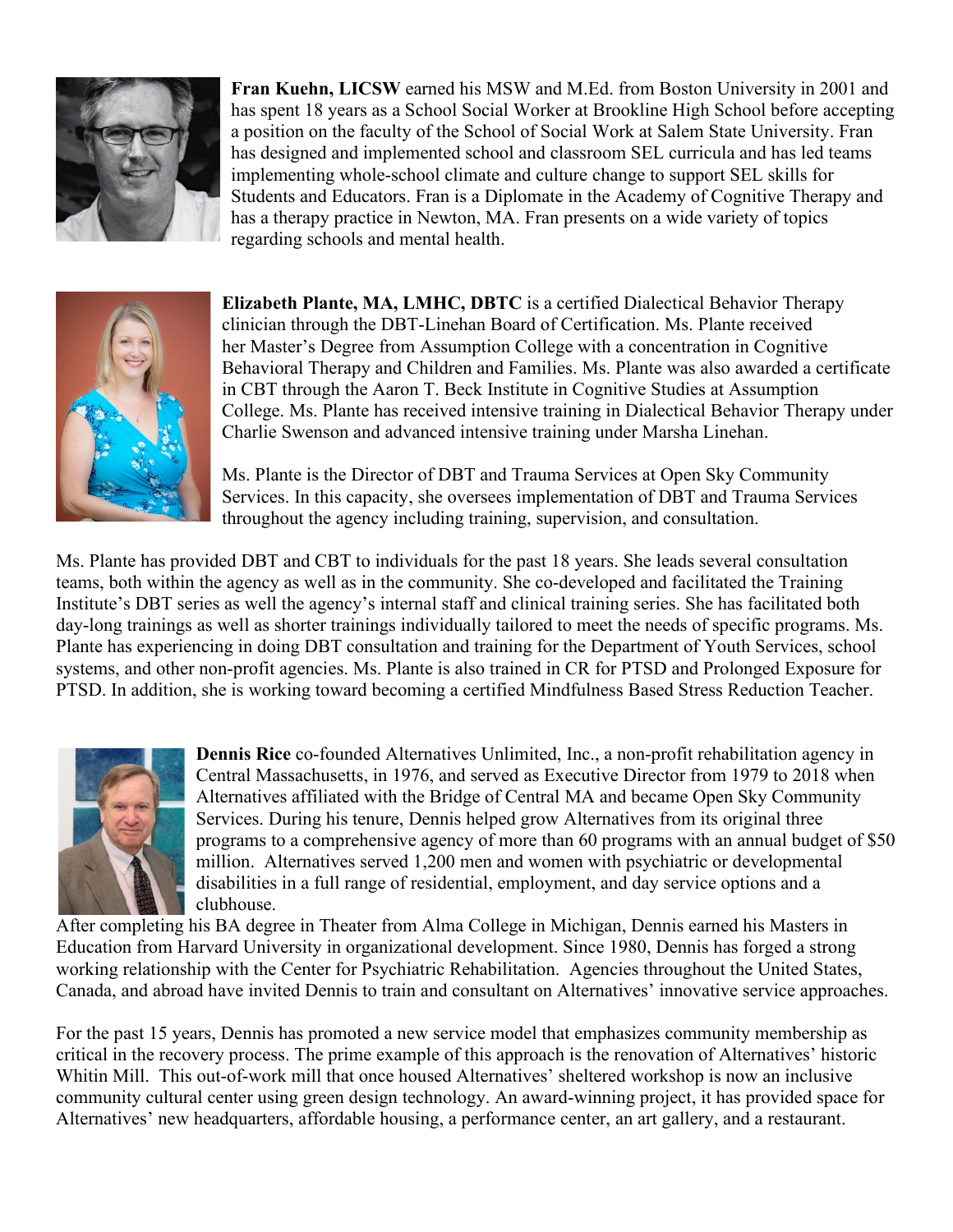Alternatives' Whitin Mill has already received international recognition for promoting community integration, and for its contribution to the economic development and quality of life of the region.

Dennis has also received numerous awards for his work in the rehabilitation field and for his visionary Community Engagement Initiatives including the USPRA Irv Rutman Award in 2010, the 2013 Non Profit Business Leader Award from the Worcester Business Journal, the Telegram & Gazette 2012 Cultural Enrichment Award and the Greater Worcester Community Foundation's Renaissance Award in 2009 for exceptional talent, commitment and leadership.



**Sharon Saline, Psy.D.** has focused her work on ADHD, anxiety, learning differences and mental health challenges and their impact on school and family dynamics for over 30 years. Her unique perspective, a sibling of a child who wrestled with untreated ADHD, combined with decades of academic excellence and clinical experience, assists her in guiding families as they navigate from the confusing maze of diagnoses and conflict to successful interventions and connections. Dr. Saline funnels this expertise into her book, *[What Your](http://drsharonsaline.com/dr-salines-latest-book/)  [ADHD Child Wishes You Knew: Working Together to Empower Kids for Success in School](http://drsharonsaline.com/dr-salines-latest-book/)  [and Life](http://drsharonsaline.com/dr-salines-latest-book/)*. Heralded as an invaluable resource, her book is the recipient of two awards: Best Book Awards winner by American Book Fest and the Gold Medal from Moms' Choice

Awards. She recently published [The ADHD Solution Deck.](https://www.amazon.com/ADHD-Solution-Deck-Strategies-Connections/dp/1683732936/ref=sr_1_1?crid=1NXSWJ6I0VFNQ&dchild=1&keywords=adhd+solution+deck&qid=1586798104&sprefix=adhd+solution%2Caps%2C159&sr=8-1) As an international lecturer and workshop facilitator, Dr. Saline combines psychology with her love of theatre to animatedly present on a variety of topics from understanding ADHD, executive functioning and anxiety in children and teens to working with different kinds of learners and raising digital citizens. Dr. Saline is a regular contributor to ADDitudemag.com and PsychologyToday.com, a featured expert on MASS Appeal on WWLP-TV and a part-time lecturer at the Smith School for Social Work.



**Michael Seibold** has served as the Director of Community Services at Alternatives Unlimited, Inc., a non-profit rehabilitation agency located in Central Massachusetts. His experience includes forging partnerships with funders, individuals and families to create flexible, highly personalized residential, outreach and employment services that support individuals with psychiatric and developmental disabilities. Areas of expertise include psychiatric rehabilitation, leadership development and mentoring, results oriented management, training and supervision, and managing organizational change. From 2018 to the present Michael has played a key role in the merger of two large Central Massachusetts

human service agencies into one \$80 million organization. As acting COO, developed structures and processes to enhance the blending of two organizational cultures and led the collaborative effort to create a new staff development master plan.

Mr. Seibold holds a BA in Spanish and an MA in Psychology from Catholic University, Washington, D.C. Mr. Seibold has provided training and consultation throughout the United States and Canada and has presented at numerous conferences on topics such as innovative approaches to rehabilitation, community inclusion and recovery.

He has also co-authored a chapter entitled "Psychiatric Rehabilitation in a Residential Setting" in William Anthony's book, Putting Theory into Practice. And two articles including "Promoting Readiness for Discharge For Long Term State Hospital Residents" Psychiatric Rehabilitation Journal, (2011) and "Capacity, Commitment, and Culture: The Three Cs of Staff Development in a Learning Organization". Psychiatric Rehabilitation Journal, Education and Training Column (2015).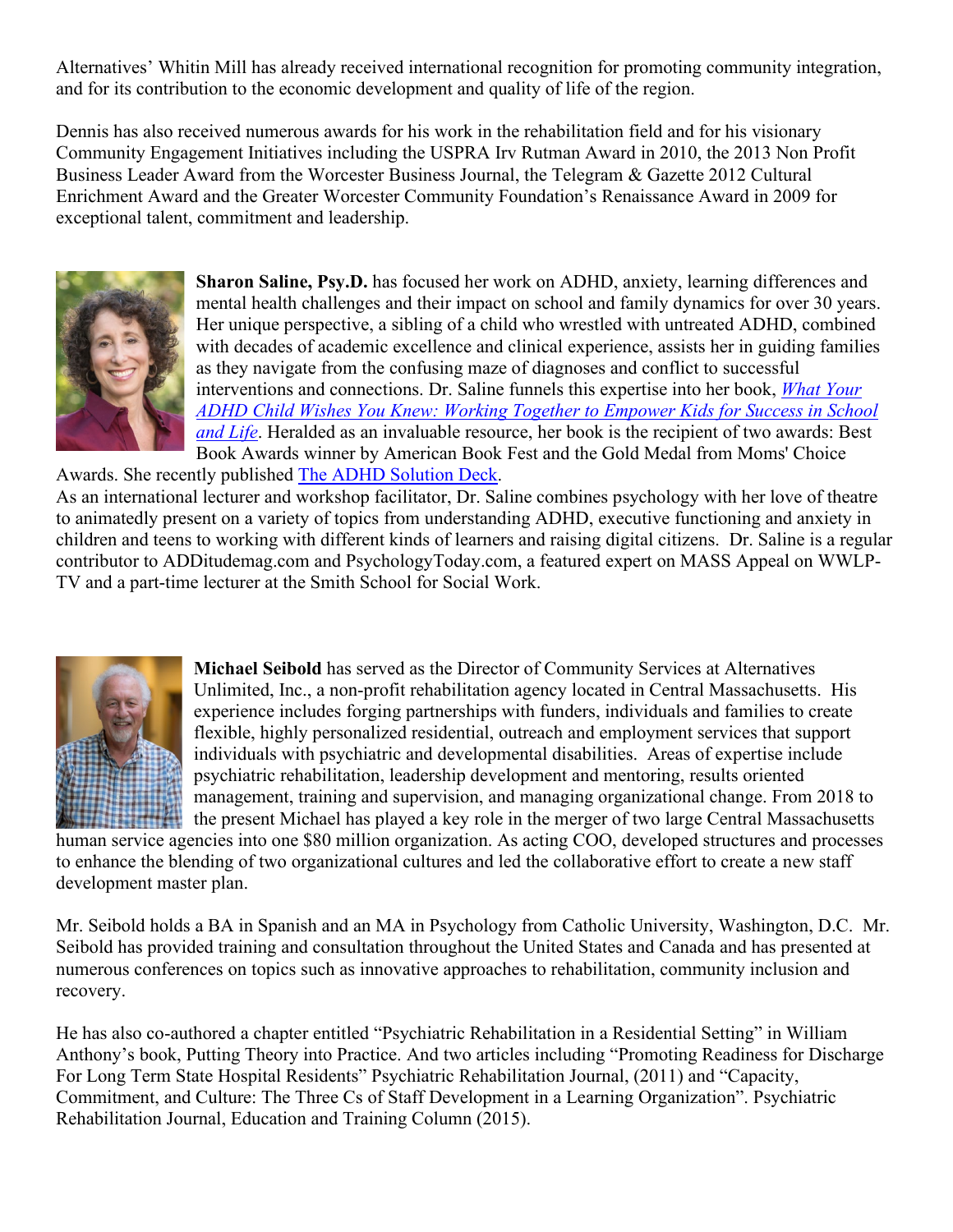

**Susan Lee Tohn, MSW, LICSW**, is Co-Director of Solutions. Ms. Tohn has worked with couples, adolescents, and families using the Solution-Focused model for over 25 years. She has provided training for and consulted with management teams, mental health organizations, hospitals, state child welfare organizations, schools, and has presented to professional audiences both nationally and internationally. Ms. Tohn is an Associate Professor of Clinical Practice at Boston College School of Social Work. Ms. Tohn is co-author of "*Crossing the Bridge: Integrating Solution Focused Therapy into Clinical Practice*" and "*Solution-Focused Therapy with Mandated Clients: Cooperating with the Uncooperative,*" in S. Miller, M. Hubble, & B. Duncan (Eds.), Handbook of Solution-Focused Brief Therapy



**Barent Walsh, Ph.D.** has written extensively and presented internationally on the topic of self-destructive behavior. He is the author of three books on non-suicidal self-injury, including *Treating Self-Injury: A Practical Guide 2nd edition*, Guilford Press, (2014). This volume has been translated into Japanese, Korean, Dutch and Polish.

Dr. Walsh is Executive Director Emeritus and Senior Clinical Consultant at Open Sky Community Services, a human service agency headquartered in Worcester, MA. Dr. Walsh is also a Lecturer on Psychiatry, Harvard Medical School at Cambridge Health Alliance, Cambridge, MA.

#### Dr. Walsh received the following recognition in 2021:

"On behalf of the International Society for the Study of Self-Injury (ISSS) Board of Directors, we would like to honour your extensive contributions to the field by inviting you to be an Invited Fellow of ISSS. This invitation reflects the highest recognition of your many contributions to the field, notably your seminal work and publications in the areas of assessment and treatment of self-injury."



**Kerrin Westerlind, MSW, LICSW,** is the Director of Evidence Based Practices at Open Sky Community Services. For more than a decade, Kerrin has assisted interdisciplinary teams in the implementation of Evidence Based and Best Practices. Kerrin is an expert in Illness Management and Recovery (IMR) and has been involved in this practice since 2005. She has overseen the implementation of IMR services in residential and supported housing programs with diverse populations, adapted materials for various populations and has provided consultation on using adaptations of IMR with adolescents, those who are justice-involved and individuals who are dually diagnosed with a mental health and a substance use disorder. She has provided training and consultation on IMR and its adaptations to specific populations to various agencies in Massachusetts,

throughout the United States and at National Conferences.

Additionally, Ms. Westerlind has training and leadership experience in implementing multiple emerging modalities for working with people who experience psychosis, including CBT for Psychosis and Recovery Oriented Cognitive Therapy (CT-R).

Kerrin is passionate about providing person-centered, recovery-oriented practices, and training others in the provision of these treatment models. Her experience in the mental health field includes over 20 years of work in a range of settings from residential, supported housing, day treatment, outpatient, community-based services for adults and adolescents and clubhouse model. Her interests have led her to serve on the MassPRC (Massachusetts Psychiatric Rehabilitation Collaborative) Board of Directors, since 2018. Kerrin is best known for her creative approach to providing group and individual interventions while maintaining fidelity to the model. Ms. Westerlind brings an enthusiasm for teaching and lots of energy to her trainings.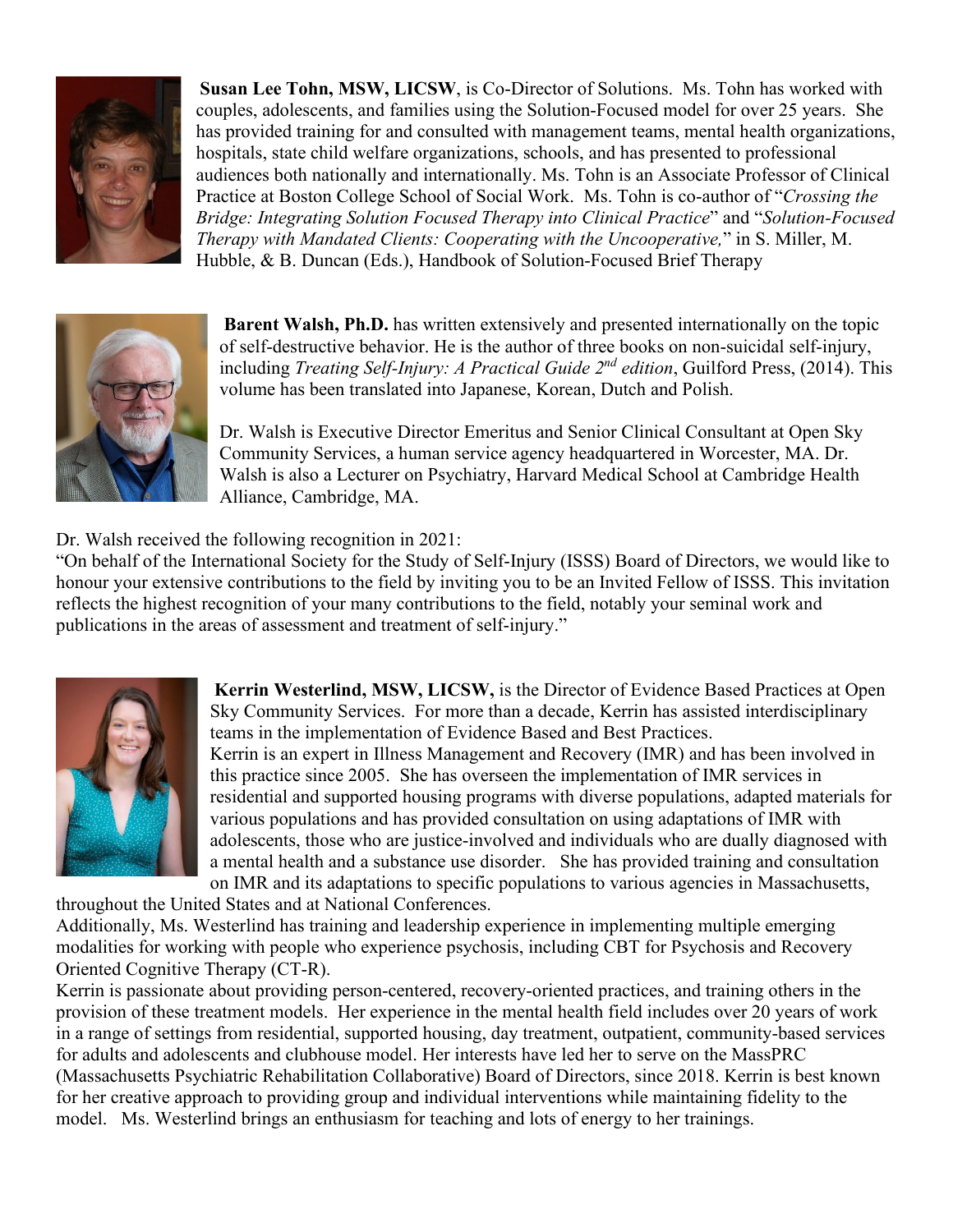

**Andrea Wolloff, MA, LMHC** received her Master's Degree in Counseling Psychology from Assumption College. She also received additional certifications in CBT for children and families and general CBT from The Aaron T. Beck Institute for Cognitive Studies at Assumption College.

Ms. Wolloff is a Private Practitioner who provides counseling, consultation, training, and supervision. The treatment modality she provides is CBT. Her specialties include PTSD and trauma, anxiety disorders, and depression. She uses evidence-based treatment models to treat PTSD, including Cognitive Restructuring for PTSD, Prolonged Exposure, and

Written Exposure Therapy.

Ms. Wolloff also delivers consultation and training in Cognitive Restructuring for PTSD. In this capacity, Ms. Wolloff provides training and direct supervision to clinicians including providing fidelity assessments of audio recorded sessions for newly trained CR clinicians. In 2014, Ms. Wolloff lead a team that was awarded the Association for Behavioral Health's *Excellence in Outcomes* award for their strong outcomes in CR for PTSD. Ms. Wolloff co-authored a research poster for these outcomes at the ABCT conference in 2018. She also provides consultation and supervision in CBT.

Prior to Private Practice, Ms. Wolloff worked at Open Sky Community Services for 18 years. During this time, she developed a specialty in working with those who experience serious and persistent mental illness. She received intensive training in Recovery Oriented CBT for Schizophrenia, CBT for Psychosis, Dialectical Behavior Therapy, Cognitive Restructuring for PTSD, and Prolonged Exposure for PTSD. She served as a treatment provider, training developer, trainer, consultant, and supervisor in these practices**.**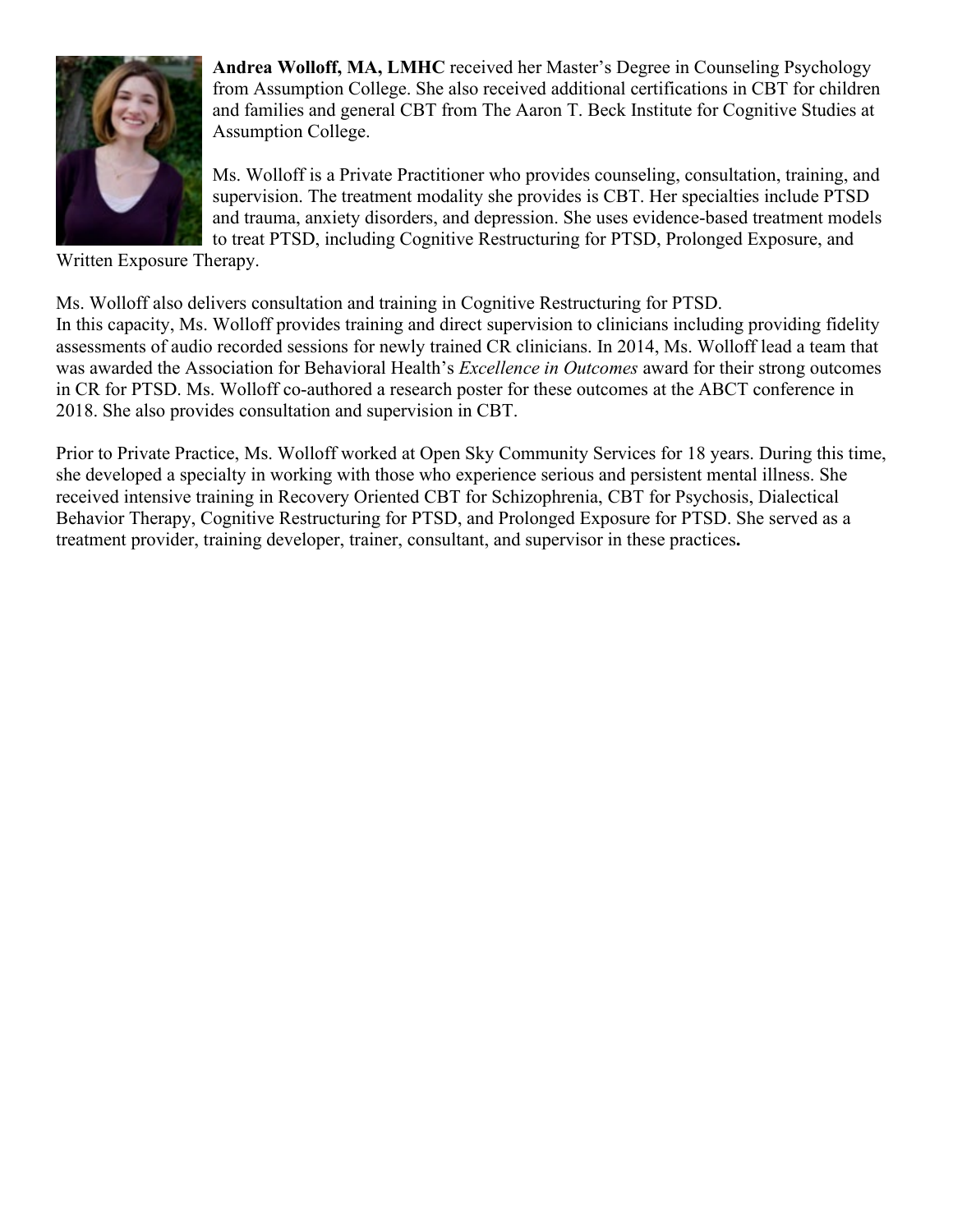#### **General Information**

**With the rise in COVID-19 infections driven by the Delta variant, we have made the difficult decision to transition all Bridge Training Institute in person trainings scheduled from October 1 through the end of May to the ZOOM VIRTUAL platform. We hope this will encourage those who might be reluctant or unable to attend inperson sessions to take advantage of our full calendar of trainings.**

#### **Continuing Education Credit:**

The following continuing education credits have been applied for the following: For Full Day Workshops: 6 CE credits approved for: Psychologists; MA Licensed Mental Health Counselors; MA Licensed Marriage & Family Therapists, MA Licensed Alcohol and Drug Counselors 5.5 credits approved for: MA Social Workers Educators - Massachusetts, New Hampshire & Maine Certificate of Attendance - 6 hours Nurses - Trainings satisfy the MA Board of Nursing (244 CMR 5.00) for 6 contact hours. The American Nurses Credentialing Center accepts CEs from the Massachusetts Psychological Association (APA) for recertification. PLEASE NOTE: For the 2- day Solution Focused Therapy workshop, participants must attend both days to be awarded credit. Partial credit for one day will not be granted.

#### For Half-Day Workshops:

3 CE credits approved for: Psychologists; MA Licensed Mental Health Counselors; MA Licensed Marriage & Family Therapists, MA Licensed Alcohol and Drug Counselors

2.5 credits approved for: MA Social Workers

Educators - Massachusetts, New Hampshire & Maine Certificate of Attendance - 3 hours

Nurses - Trainings satisfy the MA Board of Nursing (244 CMR 5.00) for 3 contact hours. The American Nurses Credentialing Center accepts CEs from the Massachusetts Psychological Association (APA) for recertification.

#### For each DBT Series:

24 CE credits approved for: Psychologists; MA Licensed Mental Health Counselors; MA Licensed Marriage & Family Therapists, MA Licensed Alcohol and Drug Counselors

21 credits approved for: MA Social Workers

Educators - Massachusetts, New Hampshire & Maine Certificate of Attendance - 24 hours

Nurses - Trainings satisfy the MA Board of Nursing (244 CMR 5.00) for 24 contact hours. The American Nurses Credentialing Center accepts CEs from the Massachusetts Psychological Association (APA) for recertification. PLEASE NOTE: To receive CEU credit for the DBT series, you must attend all 6 sessions.

Special Accommodations: Please contact Amanda Gibbons at 508-318-7394 or [traininginstitute@openskycs.org](mailto:traininginstitute@openskycs.org) to request special accommodations.

**Registrant Cancellation**: If a registrant is unable to attend a workshop, he/she is welcome to send a substitute, or, if notice of cancellation is received at least 5 business days prior to the workshop, the registrant may credit his/her registration fee toward another workshop within the same training season. No refunds will be given.

**Grievance Policy**: Any registrant who is dissatisfied with any aspect of a training is encouraged to contact Amanda Gibbons at [traininginstitute@opensky.org](mailto:traininginstitute@opensky.org) or 508-318-7394. Every effort will be made to remediate the complaint in a satisfactory manner.

American Psychological Association: Community Healthlink is approved by the American Psychological Association to sponsor continuing education for psychologists. Community Healthlink maintains responsibility for this program and its content.

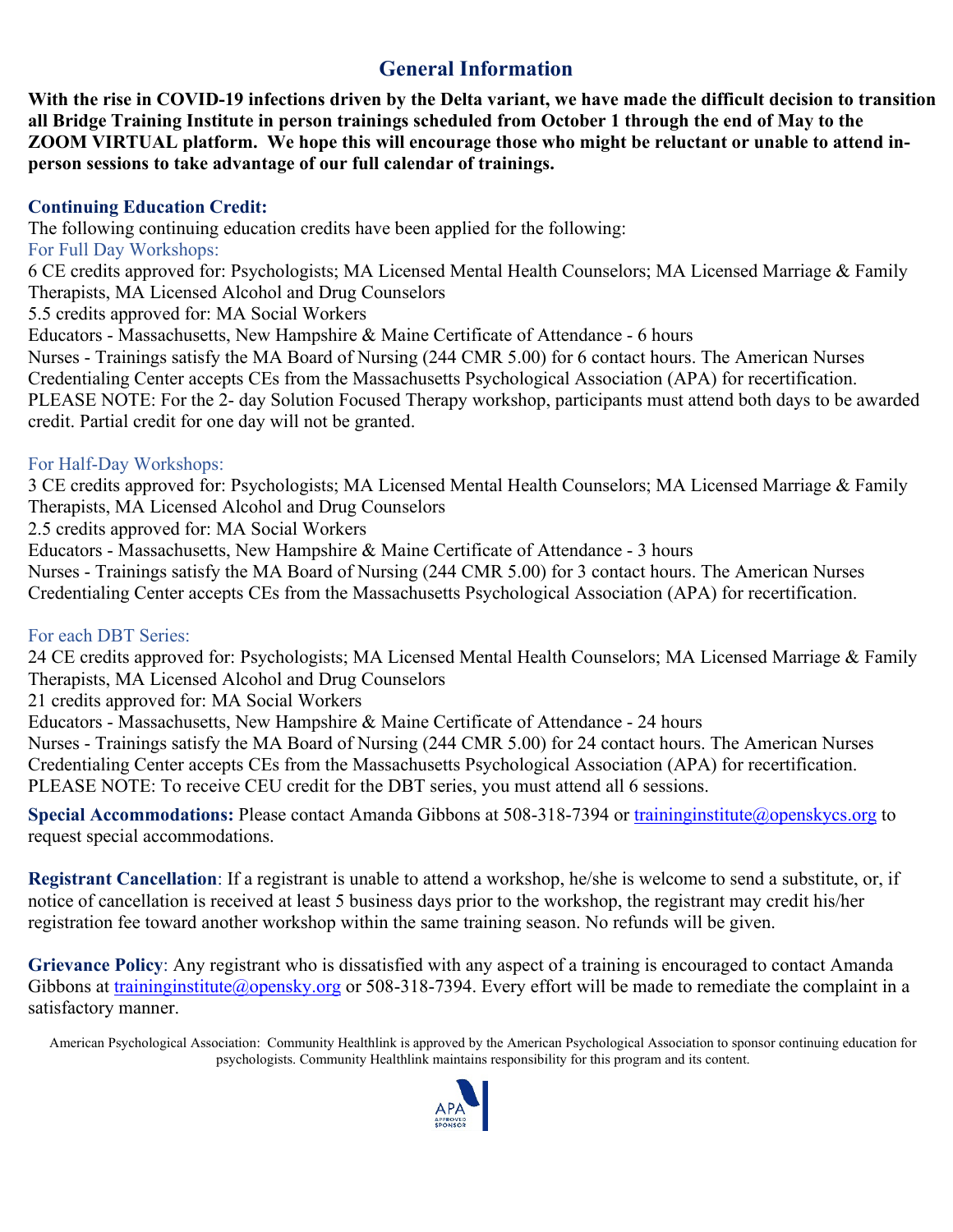|                          | <u>The Bridge Training Institute - 2021 – 2022 Mail-In Registration</u><br>\$199 per full day VIRTUAL workshops including CEUs |
|--------------------------|--------------------------------------------------------------------------------------------------------------------------------|
|                          | *\$349 for the 2 Part Series: Solution Focused Therapy including CEUs                                                          |
| □ October 01, 2021       | <b>Introduction to Building Better Brains: Executive Functioning</b><br>Sharon Saline, Psy.D                                   |
| □ October 08, 2021       | <b>Introduction to Motivational Interviewing: Foundational Skills</b><br>Suzy Langevin, LICSW, LADC I                          |
| □ October 22, 2021       | <b>CBT Theory and Core Treatment Skills</b><br>Stefanie Gregware, LMHC & Andrea Wolloff, LMHC                                  |
| $\Box$ October 29, 2021  | <b>Introduction to Cultural Humility-Jenise Katalina, MSW, LCSW</b>                                                            |
| $\Box$ November 5, 2021  | Motivational Interviewing-Building on the Basics<br>Suzy Langevin, LICSW, LADC I                                               |
| $\Box$ November 12, 2021 | <b>Intermediate Strategies for Building Better Brains- Executive Functioning</b><br>Sharon Saline, Psy.D                       |
| $\Box$ December 3, 2021  | <b>Best Practices in Responding to Trauma and PTSD</b><br>Elizabeth Plante, LMHC & Andrea Wolloff, LMHC                        |
| $\Box$ January 7, 2022   | <b>Motivational Interviewing Strategies for Supervision</b><br>Suzy Langevin, LICSW, LADC I                                    |
| $\Box$ January 14, 2022  | <b>CBT: Interventions into Actions</b><br>Stefanie Gregware, LMHC & Andrea Wolloff, LMHC                                       |
| $\Box$ January 21, 2022  | <b>CBT for Kids and Families-Fran Kuehn, LICSW</b>                                                                             |
| $\Box$ January 28, 2022  | <b>CBT Supervision Strategies</b><br>Stefanie Gregware, LMHC & Andrea Wolloff, LMHC                                            |
| $\Box$ February 4, 2022  | <b>Implementation of Evidence Based Practices</b> with Kerrin Westerlind, LICSW                                                |
| □ February 10 & 11, 2022 | 2 Part Series: Solution Focused Therapy- \$349 including CEUs<br>Susan Tohn, M.S.W., LICSW                                     |
| □ March 25, 2022         | <b>CBT</b> for Non-Traditional Populations<br>Stefanie Gregware, LMHC & Andrea Wolloff, LMHC                                   |
| □ April 1, 2022          | <b>Introduction to Clinical Supervision: Structures &amp; Skills</b><br>Suzy Langevin, LICSW, LADC I & Stefanie Gregware, LMHC |
| □ April 15, 2022         | <b>Institutional Accountability in Cultural Humility</b><br>Jenise Katalina, MSW, LCSW                                         |
| □ April 29, 2022         | <b>Recovery Through Community Membership-IN PERSON</b><br>Dennis Rice, MA, & Michael Seibold, MA                               |
| $\Box$ May 6, 2022       | <b>Blending Motivational Interviewing Strategies with CBT</b><br>Suzy Langevin, LICSW, LADC I & Stefanie Gregware, LMHC        |
| □ May 13, 2022           | Double Trouble: Understanding, Managing, & Treating Suicidal<br>Behavior and Non-Suicidal Self-Injury with Barent Walsh, Ph.D. |
| $\Box$ May 20, 2022      | <b>Skill Building Interventions for Youth &amp; Families</b><br>Beth Greenberg, Ph.D.                                          |
| $\Box$ June 27, 2022     | Deep Dive into the Practice of Solution Focused Therapy<br>Susan Tohn, M.S.W., LICSW                                           |